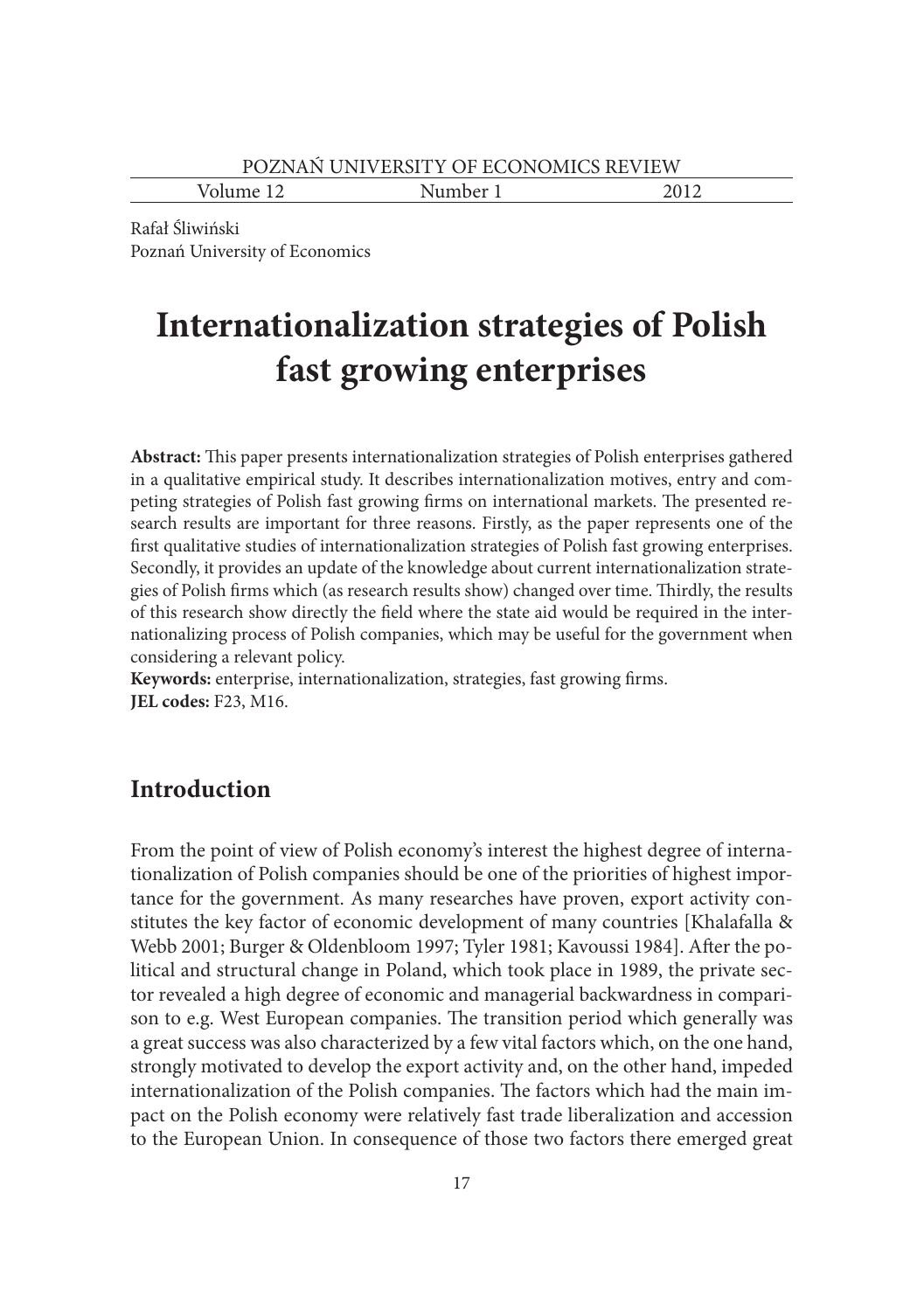export opportunities for the Polish companies, but at the same time the competition level on the Polish market became very intense. As a result, the domestic market has shrunk for a lot of Polish companies which were not ready yet to compete financially, technologically or in the marketing field with strong foreign companies which developed their competitive advantages for decades after Second World War [Jeliński 1997; Wysokińska 1999; Stawarska 1992]. On the one hand, the shrunk domestic market encouraged the Polish companies to commence international activity and, on the other hand, the shrunk revenues limited capital accumulation helped by internationalization activity and the companies had to concentrate on defending their own market. Another important factor was the Polish privatization policy which relied mostly on finding strategic foreign investors for large Polish firms, which resulted in revision of cooperation contracts with Polish subcontractors and, for some time, limited indirect export possibilities [Ciamaga 1997; Jurek-Stępień 2002; Dąbrowski, Szomburg & Kamiński 1995]. The third factor is the existence of vital asymmetry in government export support between Poland and West European countries (France, Italy, Germany, the U.K.) or the USA, Japan and China as can be drawn from the National Export Strategy report of USA. This factor distorted vitally the competition conditions both on the Polish and on the international market. The fourth factor is lack of capital, knowledge and experience in internationalization of most Polish companies. One has to take into account that before 1989 the private sector hardly existed. Despite those difficulties and negative foreign trade balance (minus €11,5 bln in 2009) the level of Polish exports is slowly increasing.

The studies of Polish firms' internationalization indicate that the basic and most common competitive advantage of their offer was the price (price leadership strategy) and the structure of their export is dominated by the low value-added products and natural resources [Pierścionek & Jurek-Stępień 2006]. Moreover, research done in the field of international competitiveness revealed that competitive potential of the Polish firms was lower than that of an average competitor from the European Union as regards all factors under research [Gorynia 2002, 2005]. The research of Gierszewska [1997] indicated that the fundamental strategy for entering foreign markets by firms with Polish capital was based on traditional modes of entry, such as direct and indirect exports. The research of Gorynia [2002] confirmed that the Polish companies still preferred export mode, without much interest in more advanced forms of expanding into the EU markets, such as joint-ventures, direct investments, licenses, franchising or strategic alliances. Similar results were received in later research on modes of entry of the Polish firms [Mikołajczyk 2005; Gołembiowski and Witek-Hajduk 2007], though the research of Gorynia [2005] resulted in discovering that different forms of cooperation were possible but only on the domestic market and they depended strongly on a company's sector. Most of the studies in the fields of internationalization or international competitiveness were done on the selected groups of Polish enterprises according to the geographical criteria, i.e.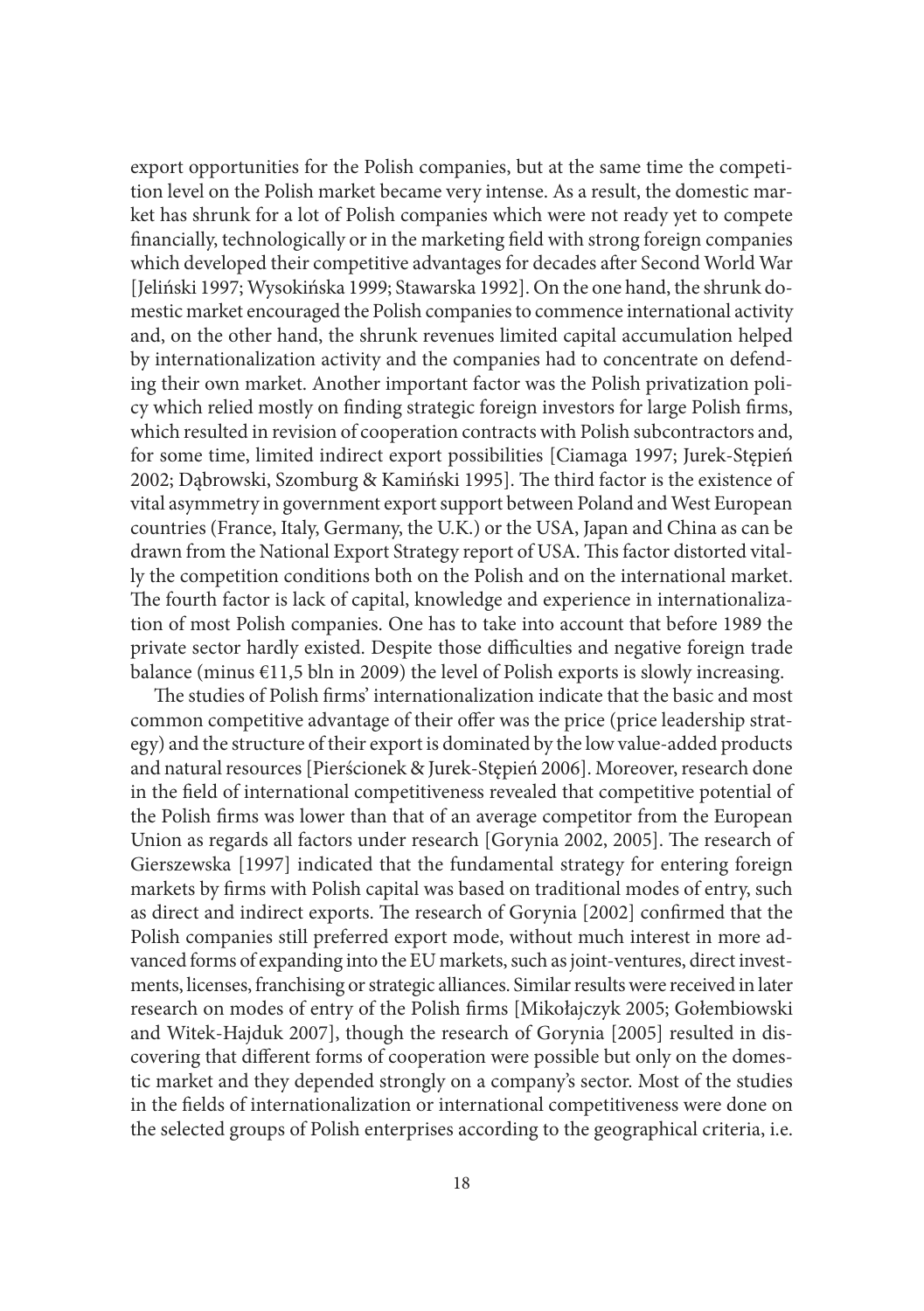selecting in a particular region of Poland or in the entire country, branch criteria i.e. choosing an industry or industries, or according to the criteria of exporting, such as e.g. the group of biggest Polish exporters. Until now there have hardly been any researches done in field of internationalization or international competitiveness on Polish fast growing firms. This group may be especially attractive from the research point of view because it grows much faster than the average Polish enterprise and mostly these companies are run by managers with international experience who use modern management techniques. Fast growing enterprises definitely belong to the group of competitive edge among Polish companies. Moreover, most of the studies on internationalization activities of the Polish firms are quantitative and it is hard to find a qualitative study which could provide a better understanding of motives, way of thinking and behaviour of the Polish companies on international markets. Therefore, to fill this gap this paper aims to present information about internationalization strategies of the Polish fast growing firms gathered in the qualitative empirical study, describing the internationalization motives, entry and competing strategies of the Polish fast growing firms on international markets. The study concentrates on foreign sales activities, not on importing.

The research results presented in this paper are important for three reasons. Firstly, as already indicated, the paper represents one of the first qualitative studies on internationalization strategies of the Polish fast growing enterprises. Secondly, it provides an update of the knowledge about current internationalization strategies of the Polish firms, answering the question whether the Polish companies are still following the price leadership strategy on foreign markets, selling low value-added products and natural resources. Thirdly, the results of this research show directly the field where the state aid would be required in the internationalizing process of the Polish companies. Until now there has hardly been any government support program for enterprises' internationalization which would help the Polish companies to benefit from the European Union's Single Market, contributing in this way to a decrease of the economic differences among the UE member states. The direct feedback from enterprises may be interesting for the government when considering an appropriate policy.

## **1. Internationalization theories – literature review**

A vital place in the research on enterprises' internationalization is occupied by the stages theories, which imply that the internationalization is a sequential process realized in a few phases. The dominating paradigm within those theories constitutes the Uppsala model presented for the first time in 1975 by Johanson and Wiedersheim- -Paul [1975], which divides internationalization process into four stages: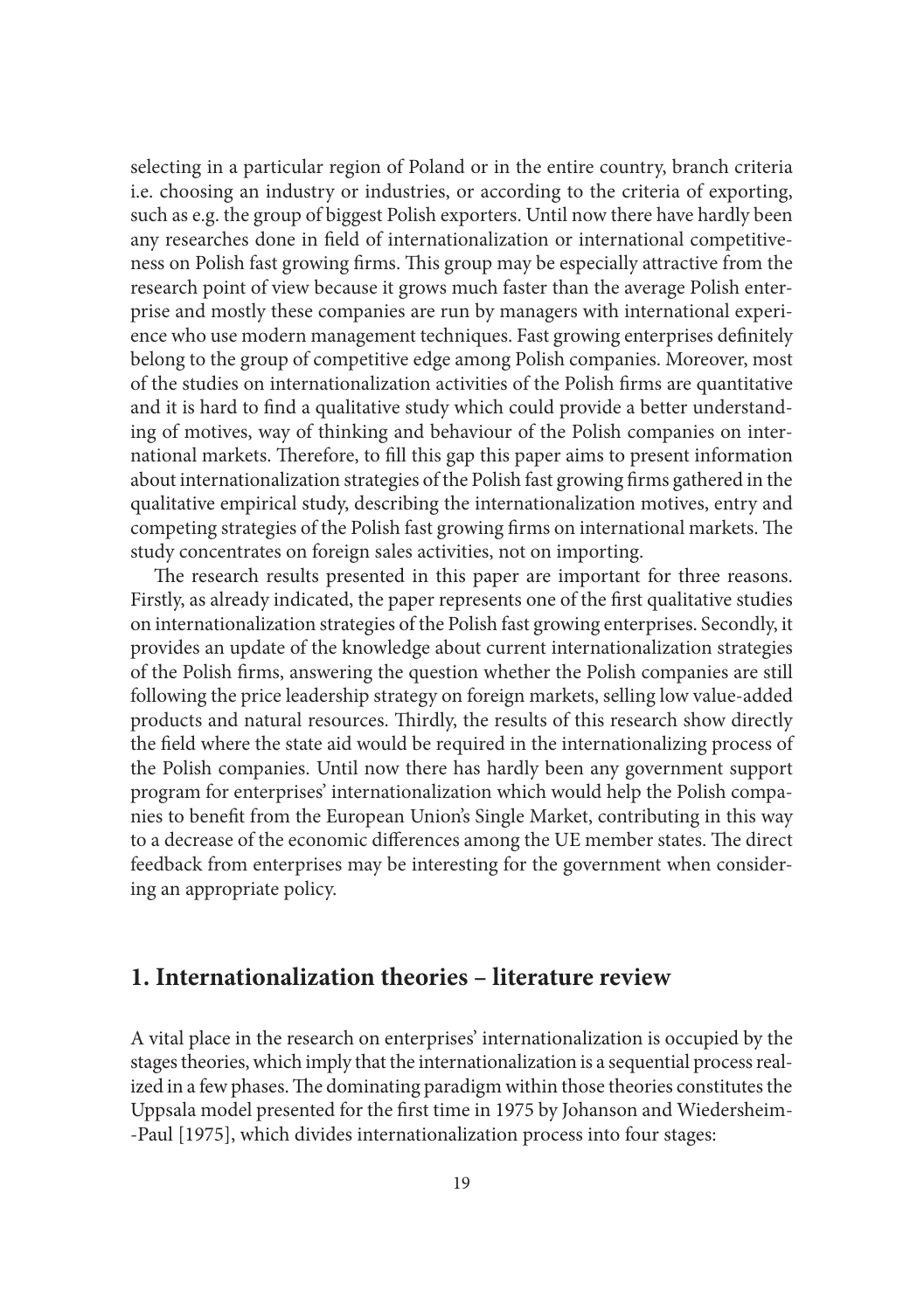- irregular export activity or sporadic exporting,
- exports through independent intermediaries (agents),
- creation of a sales subsidiary,
- creation of a manufacturing subsidiary.

The assumption is that firms start with the first step and later on go through the next ones and each consecutive stage means a greater degree of involvement into activities on foreign markets. Johanson and Wiedersheim-Paul have come to the conclusion that internationalization is a slow and long lasting process which is preceded by a firm's development stage on the home market. The factors impeding internationalization include: lack of knowledge of foreign markets, insufficient resources of a firm, risk of foreign market's activities and transport costs as well as tariff and non-tariff barriers in foreign trade. This model implies that the firm's internationalization takes place at first in the neighboring countries, with a low cultural distance, expanding later to more distant markets. This evolutionary theory was later developed by Johnson and Vahlne [1977] who added to the Uppsala model a dynamic perspective and proved that next stages in the model are determined by the level of resources involved in the internationalization process and the knowledge about foreign markets, whereas both are interrelated and influence each other, causing a change in the internationalization involvement and internationalization stage. Later the model was developed by Luostarinen [1980], Larimo [1985], Swedenborg [1982], Gandemo and Mattson [1984]. The Uppsala model was also developed within innovation related theories whereas internationalization was treated in those theories as innovation [Bilkey and Tesar 1977; Cavusgil 1980; Reid 1981; Czinkota 1982].

The critics of internationalization stage theory [Andersson 2000; Rasmussen & Madsen 2002; Melin 1992] point that the sequence of stages is restricted to a specific country market [Andersen 1993]. Moreover, the stages theory ignores contractual entry modes and joint ventures [Root 1994; Sharma & Erramilli 2004] and the "born globals" phenomenon [Oviatt & McDougall 1994, 1995; Bloodgood, Sapienza & Almeida 1996; Madsen & Servais 1997]. In addition, this theory is too deterministic in its nature and is only important in the early stages of internationalization when markets become homogenous and psychological distance is reduced [Melin 1992]. Furthermore, findings of Bell [1995] and Jones [1999] suggest that the internationalization process is much less linear or deterministic than what the Uppsala model suggests, or implies, and may involve, for example, non-equity and collaborative modes of entry, such as strategic alliances, collaborative arrangements that require a higher commitment of non-financial resources, such as human capital, and social capital, as opposed to financial and other resources. Later, Johanson and Vahlne [1990] identified three exceptions to the model, namely that: a) large enterprises with rich resources might not follow the incremental steps and take a relatively demanding step in internationalizing; b) when market conditions are stable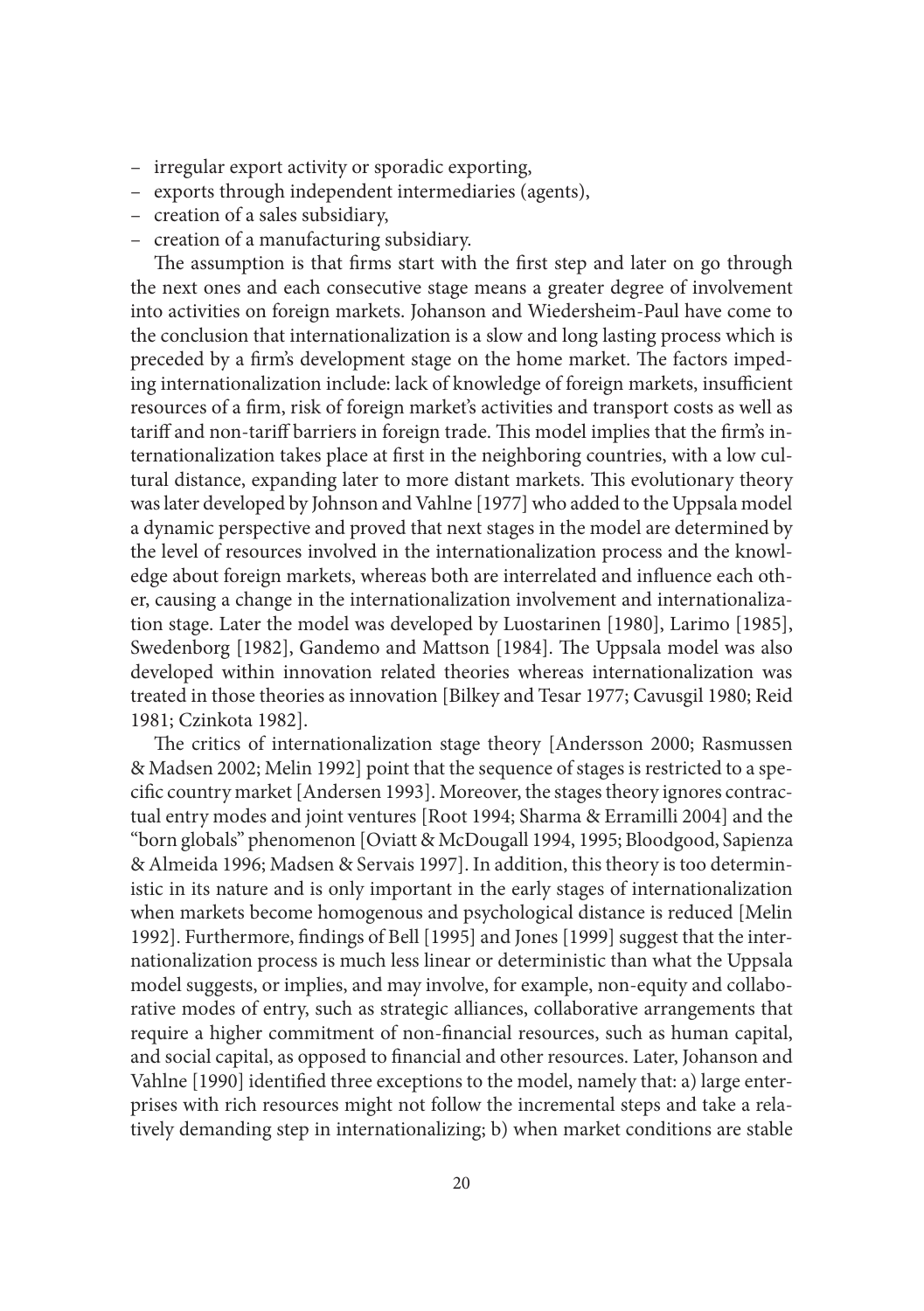and homogeneous, the gained-experiential knowledge and direct experience in the relevant market(s) may not be critical; and c) when the firm has gained experience in similar markets, it may take a larger initial step in entering such similar markets. Apart from the stages theory there are other views which point at the internationalization strategies of the firms. The resource-based view of the firm (RBV) suggests that the resources of the firm allow a company to grow [Wernerfelt 1984; Barney 1991; Nelson & Winter 1982; Grant 1991]. Successful competition and reaching company's long-term aims is possible if the firm has enough resources and uses them effectively [Sharma & Erramilli 2004]. RBV argues that firms with valuable resources and capabilities favor high control modes of internationalization [Ekeledo & Sivakumar 2004]. Moreover, the specific entry strategy depends on the type of resource advantage [Malhotra, Agarwal & Ulgado 2003]. The shortages of RBV are reflected in difficulties of explaining the choice of some entry mode strategies (e.g. licensing vs. joint venture) and measuring some intangible assets [Malhotra, Agarwal & Ulgado 2003]. The organizational knowledge creation view [Nonaka & Takeuchi 1995] suggests that a firm learns from the experience of one's incidents and location and internalizes it in order to increase its productivity, competitiveness and growth. The external manifestation of the organizational knowledge creation view (OKCV) is that firms progressively increase efficiencies and effectively expand their product-market portfolios, including those in international markets. While the "gained experiential knowledge" in the stage models of internationalization is tacit learning, the OKCV moves beyond such tacit states. The Network-based view of the firm (NBV) explains that an extensive network of firms may enable access to a bunch of international resources and markets for mutual use and benefits of network members [Hakansson & Snehota 1989; Katz & Shapiro 1985]. As Sharma and Blomstermo [2003] suggested, the home country networks are a starting point for the international expansion of the firms. Permanent competitive advantage is obtained through synergy. When a firm has permanent competitive advantage, its resources and capabilities are durable, hard to identify and hard to copy. Thus, NBV emphasizes the effect of firm-specific resources and business networks on the international strategy of firms. According to NBV, a network of interorganizational and interpersonal relationships that shape the behavior of firms in the context of internationalization is a result of the business and social networks rather than through the internalization mechanism of the market [Malhotra, Agarwal & Ulgado 2003]. Despite offering a valuable approach towards the role of networking in internationalization, NBV does not explain the effect of environmental factors.

The Dynamic-Strategy View of the Firm (DSV) posits that optimum dynamic strategy enables faster and richer resource utilization, higher learning, increased efficiencies, and decreased waste; and thus results in augmented internationalization and faster growth. Dynamic strategy should be built upon dynamic capabilities i.e. the firm's abilities to integrate, build, and reconfigure internal and exter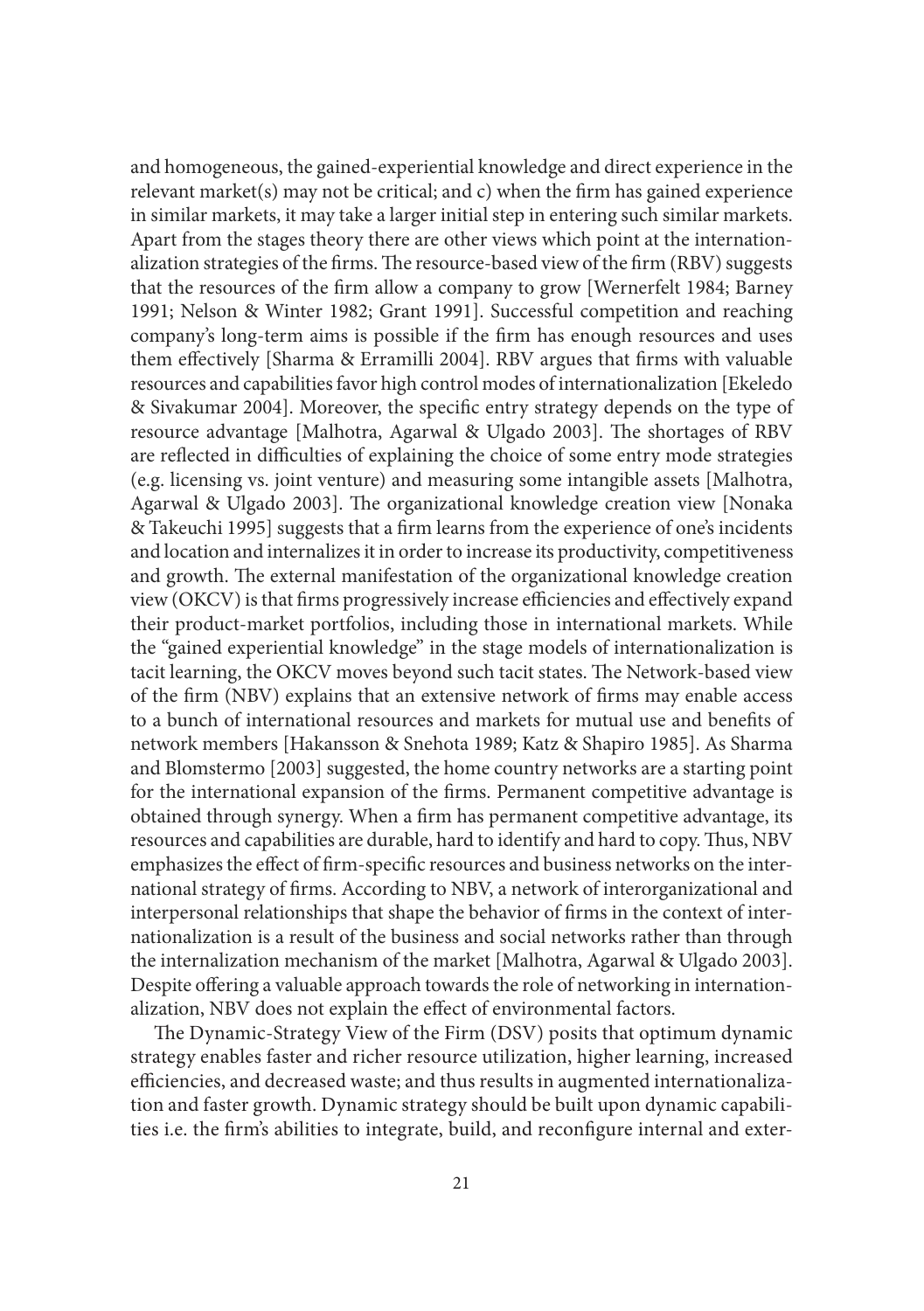nal competences to address rapidly changing environments. Dynamic capabilities thus reflect an organization's ability to achieve new and innovative forms of competitive advantage given path dependencies and market positions [Leonard- -Barton 1992]. This further empowers firms to formulate potent dynamic strategies for more efficient management [Teece, Pisano & Shuen 1997; Eisenhart & Martin 2000] of their own, and even partners' activities in their shared activity space and mutual value chains, which may also help them to place themselves on higher growth paths.

Research findings concerning the Polish firms [Gorynia 2002; Gołembiowski & Witek-Hajduk 2007; Witek-Hajduk 2010] suggest that an average internationalization strategy resembles the Uppsala model. However, there is hardly any research done on internationalization of the Polish fast growing firms so there are many open questions left as regards this group of enterprises, especially, what forms of internationalization they prefer, what motives are behind, what kind of competitive strategy they apply and how they score in internationalization in comparison to an average Polish export company

#### **2. Research method**

This study focuses on the fast growing, highly innovative and internationalized Polish companies, i.e. having headquarters in Poland. Due to the aim of the research, i.e. gathering the qualitative information about internationalization strategies of the Polish fast growing firms, a qualitative multiple case study analysis was applied which, according to Yin [2003], is the most suitable research method for theory testing, as well as for potential theory development [Eisenhardt 1989; Merriam 1998]. Moreover, a case study research provides very often useful in-depth findings, giving good understanding of the behaviour of firms [Reiner et al. 2008]. The fast growing Polish companies were selected with a purposeful sampling technique [Merriam 1998; Patton 1990; LeCompte & Preissle 1993; Maxwell 2005].

Companies chosen for the study were selected from two rankings of the fast growing Polish companies "Gazelle of Business" performed by "Puls Biznesu" a business newspaper and "Cheetahs of Business" performed by SKOK, a financial institution group, both of which constitute a reliable preselection source of the Polish fast growing firms. Moreover, the companies were selected from the group of firms which received an award in the "Polish Product of the Future" or in a prestigious foreign contest for innovative high technology products like e.g. EEP AWARD Environmental Innovation for Europe. The chosen companies had to meet three criteria: a. significant growth of turnover in excess of minimum 500% within 10 years,

b. significant potential for internationalization or already conducting foreign sales,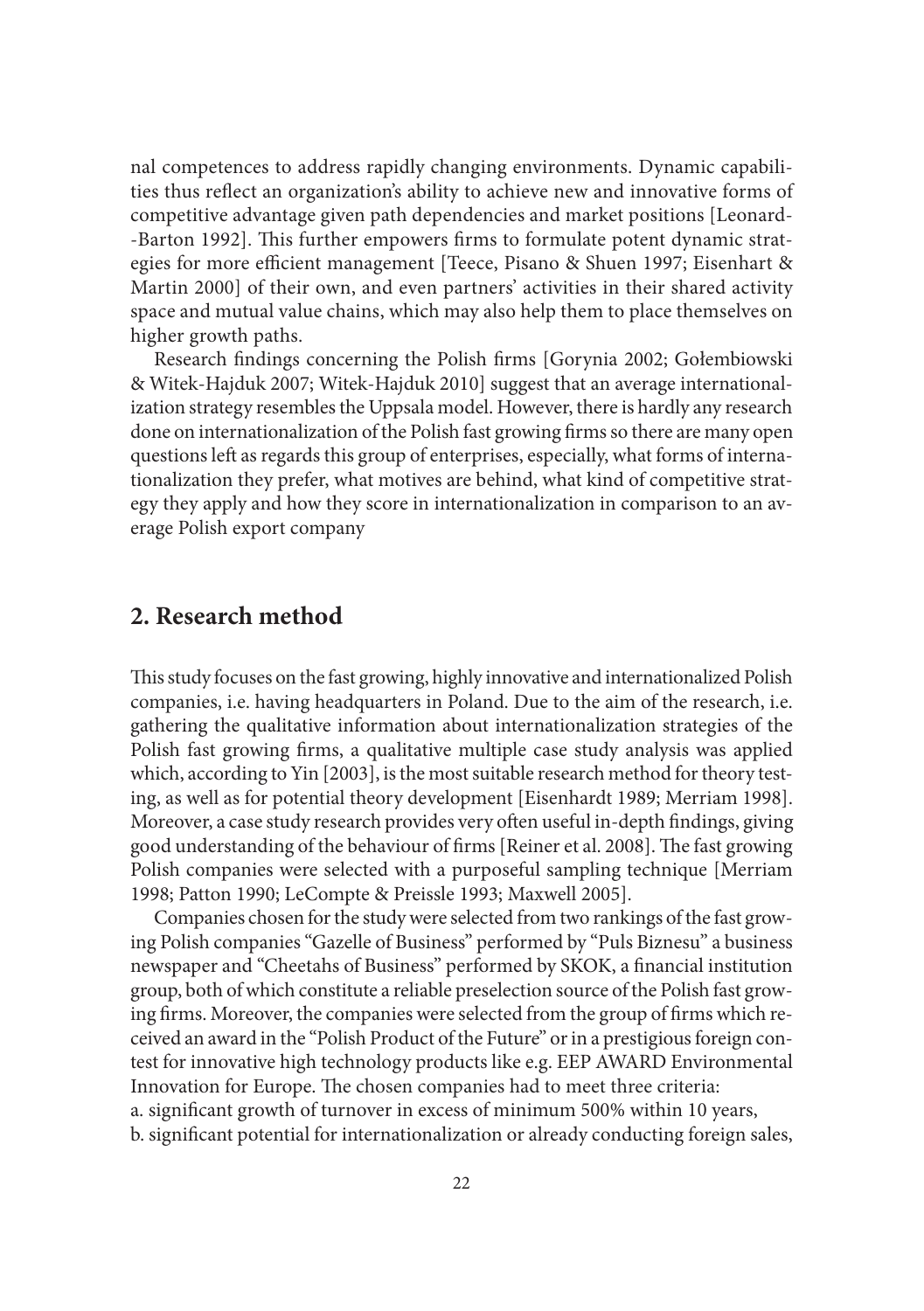c. continued growth in turnover for the period of at least 10 years,

d. being a Polish enterprise i.e. having headquarters based in Poland.

Some of the selected companies exceeded the threshold turnover already within 3 years. Minimum, fivefold increase of turnover within 10 years refers to the net sales values, taking into account inflation and therefore excluding the inflation from the growth value. The definition of OECD report "Globalization and SME's" of significant internationalization potential of a firm is applied i.e. a firm in possession of modern technology, innovative product or service. Choosing the above presented criteria allowed to realize the idea of the research, which was to gather highly innovative enterprises with above average growth, looking from a particular branch perspective, which have already started in any form to sell their own products or services abroad and analyse their internationalization. The presumption was that this kind of enterprises are supposed to reveal more advanced internationalization strategies than the average Polish company. The research was carried out in the year 2009.

A pool of 104 companies was selected out of which finally 32 participated in the research. After the interview two companies were excluded because they had not fulfilled the requirement to fit in the definition of Polish enterprise. The next 10 companies were excluded because they had not reported export in the last 3 years, which turned out during the interviews. The companies were taken from different branches and different regions of Poland.

Research was conducted personally by the author using the direct interview method [Maxwell 2005] and a semi-structured interview based on a questionnaire prepared by the author. The interviews were conducted with CEOs or members of the company's Board of Directors. Adoption of this form of research had a significant impact on the quality of their response and also allowed to get full answers to the questions. In the light of the research objectives and due to the fact that the sensitive strategic issues where examined it is relatively highly probable that the classical quantitative survey done with the questionnaires sent would not provide fully credible answers or these answers could be irrelevant to the questions or they could be too superficial.

The interview started with relatively easy questions heading to the more difficult ones from the respondent's perspective. The applied questions asked for description of the current situation and perception of strategic issues in the area of market definition, strategy, competitiveness and internationalization. Due to the aim of the study a lot of "how" and "why" questions were used to capture the underlying factors influencing a firm's motives to internationalize, strategic decisions concerning entrance mode to foreign market and the way of competing which the firm applied. There were also used questions asking to reveal the respondent's preferences concerning the studied areas. Moreover, there were used the notion questions, which tested the meaning assigned by the respondent to such terms as: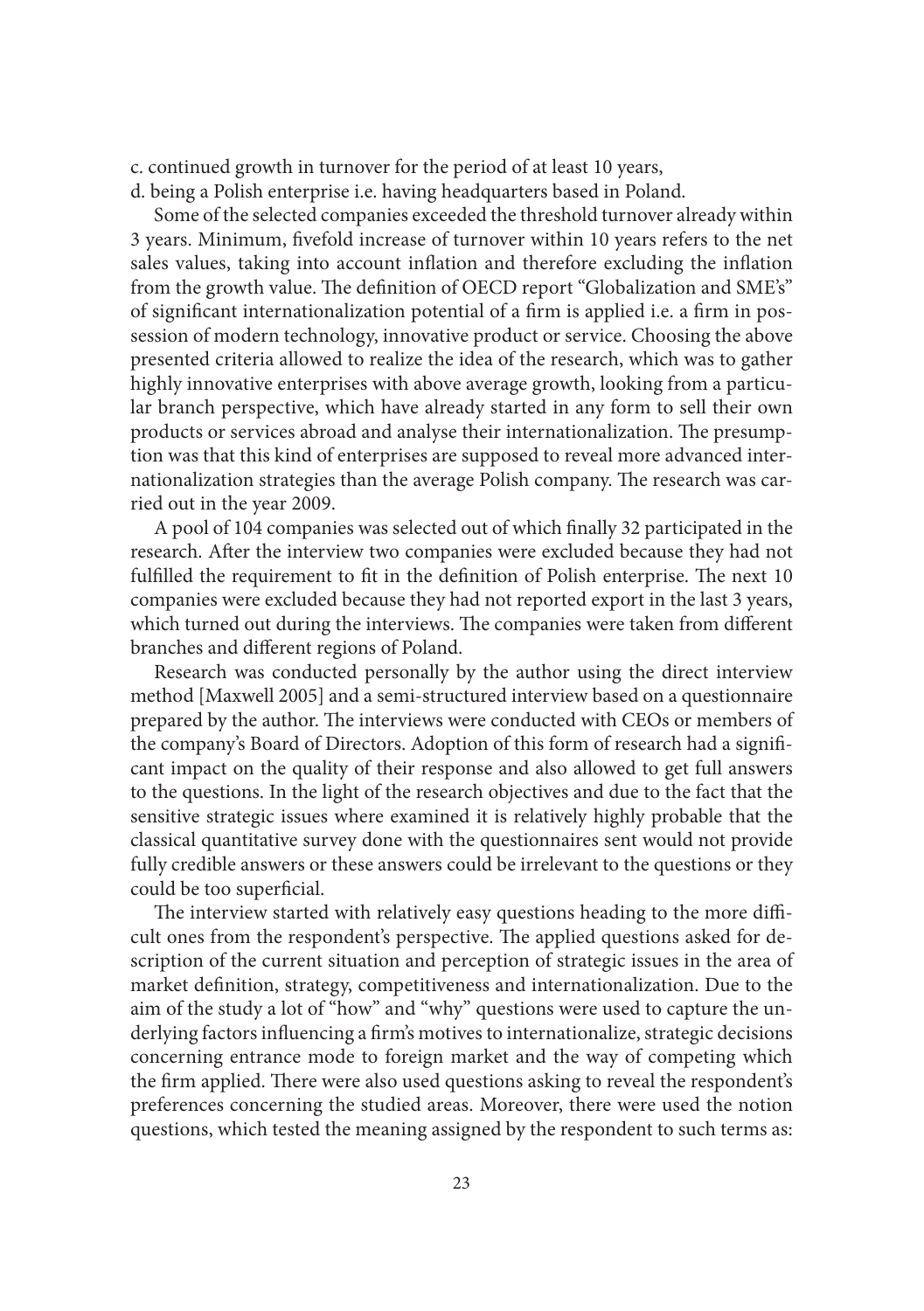market definition, strategy or competitive advantage. There were mostly used open questions giving the respondent an opportunity to draw the answers through his/ her own perspective.

In order to determine the most important competitive advantages for firms, the respondents were asked to assign ranks to 10 given advantages selected after literature review, which could be supplemented by the respondent with a new competitive advantage not mentioned before. A five point scale was measuring the answers to the questions asking the respondent to present the meaning of the price or another potential competitive advantage for an international customer, motivation for internationalization, and influence of potential competitive advantages on the results of the company.

There were used questions which were supposed to ascertain the habits or activities of firms in their strategic behaviour in the areas of market potential's estimation, competitors' evaluation, foreign market entry decisions or growth. The questions referred to the history of the firm, its current activities and to the future intentions or undertakings. During the interview the laddering technique was used [Reynolds & Gutman 1979, 1984, 1988] which helped to deepen the answers. All questions were formulated in a way which did not suggest answers, nor were they presented in a positive or negative context.

## **3. Characteristics of the researched companies**

The research project referred only to the Polish companies, which meant that these companies had to have headquarters on the Polish territory. All of the surveyed companies were in the form of partnership, either stock partnership or limited liability company. Only three of them are listed on the Warsaw Stock Exchange. Only five of the surveyed companies were family businesses, others were not. The interviewed managers were mostly the co-owners or the sole owners of the company.

The studied companies operate in the following industries: chemical – 1 company, business&technology consulting – 1, IT – 2, medical equipment – 3, pharmaceutical distribution – 1, debt recovery – 1, production of machinery and equipment (including appliances) – 2, production of steel products – 3, production of ships – 1, production of transport vehicles – 1 , production of computer servers – 1, production of leather articles – 1, production of real time systems – 1. Within the researched companies there is 16 manufacturing firms, 2 service firms, and 1 company of wholesale trade. The studied companies varied in size, 63% were SMEs (5% micro, 32% small, 26% middle) according the European Union's definition of SME and 37% belonged to large enterprises.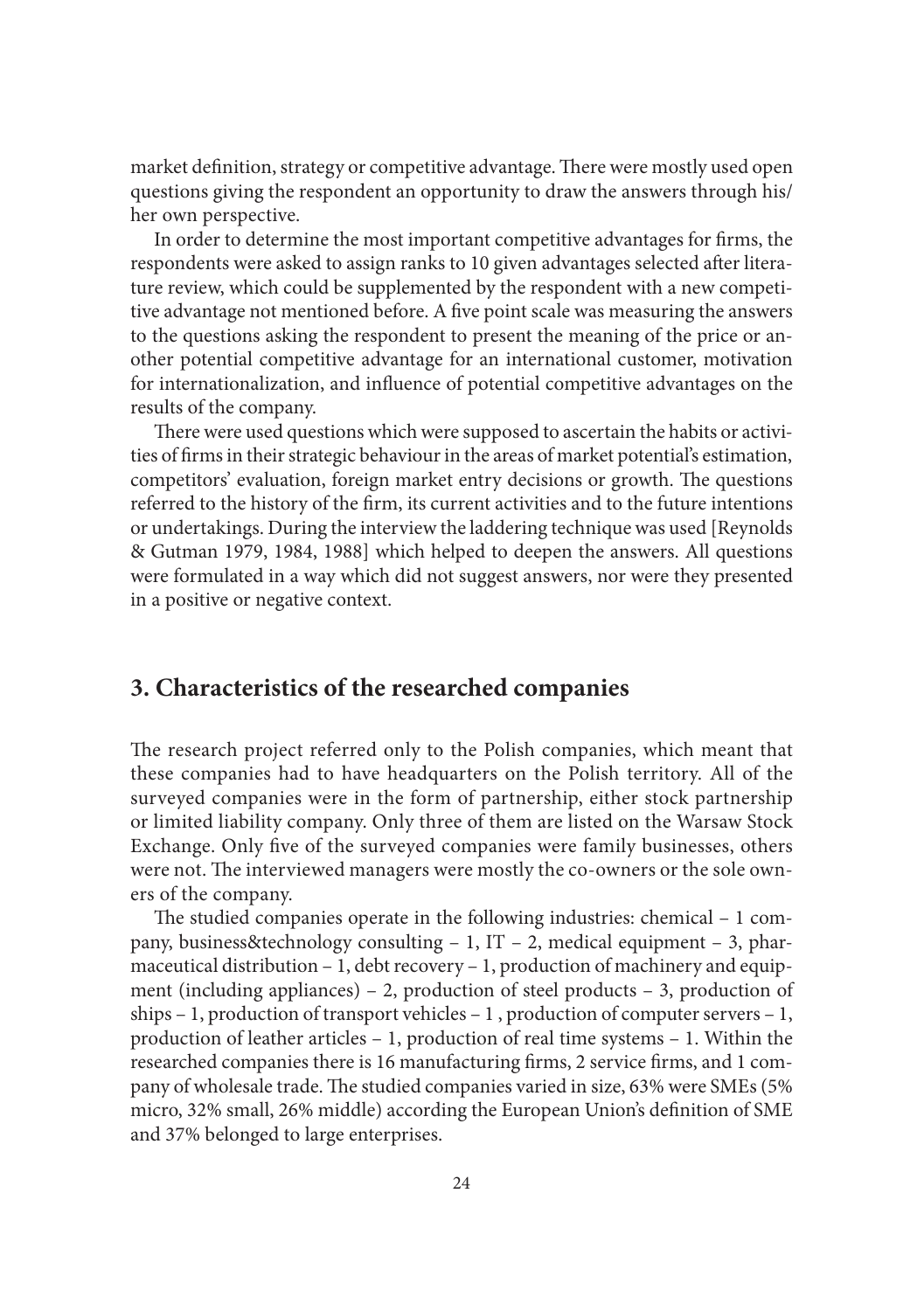# **4. Research findings**

The general aim of this research was to find qualitative information as regards the Polish fast growing firms' internationalization strategies. The "qualitative" meant in this context to get the answers showing how certain things were done and why certain decision were taken. The main research area encompassed: motivation for internationalization, main directions of foreign sales, factors determining the form of internationalization, the strategy of competition and the competitive advantage combination.

Motivation for internationalization (presented in the order of importance) was built: in the first place on the intention to increase a company's sales (16 firms – 84%), secondly - on the limits of market size which was too small to allow the company to attain its quantitative strategic goals (12 firms – 63%), in the third place - on the firm's conviction that its product was internationally competitive and ready to commercialize internationally, fourth - on the necessity to diversify the market risk (14 firms – 74%), fifth – on the fear that intense international competition on the home market endangers the company's growth potential (11 firms – 58%). Other less important factors of motivation to internationalize were: having a possibility to improve the firm's competitiveness, taking advantage of relations with foreign firms,





#### **Figure 1. Motivation to internationalization**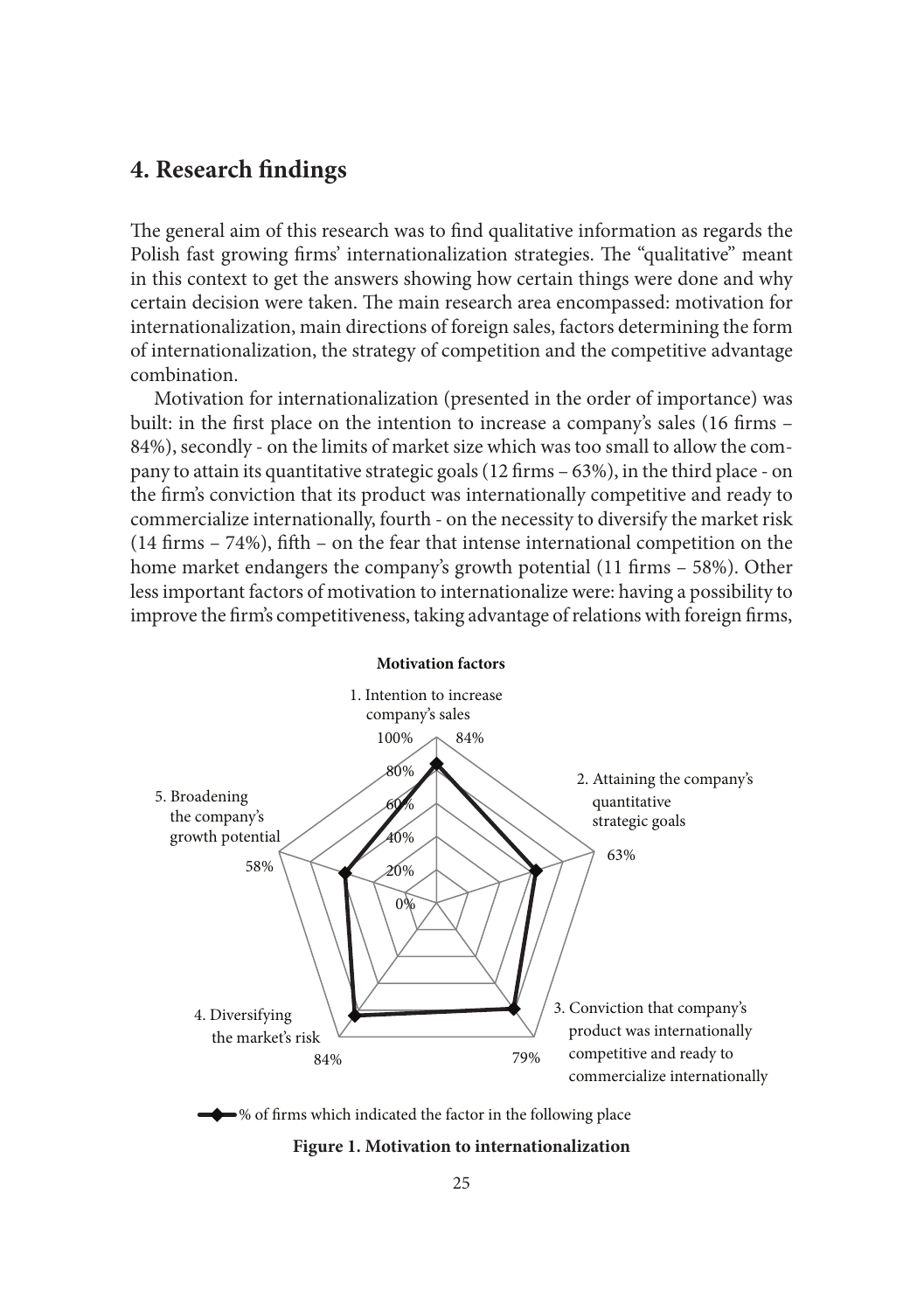building an international brand, necessity of acquiring new technologies, difficulties with achieving sales growth on the home market with high technology products (barrier of absorption of new technologies by the market), getting experience on foreign markets and chance factor.

The most important factors which helped to start the internationalization process of the studied firms could be divided into internal (depending on the firm) and external ones (depending on the environment). The internal factors included: leader's high determination (18 firms), experience of management with foreign markets (17), branch experience (17), creation of highly competitive technology/product/ service (15), high self-esteem of the leader/management and key employees (14), participation in foreign fairs (11), firm's stability and sound financial situation (11). External factors encompassed: high internal demand and purchasing power (17), low real trade barriers i.e. non-tariff barriers, certificates, licences, technical requirements, etc. (16), relatively low level of competition (14), openness of foreign market to products from abroad (14), good history of trade relations between Poland and the foreign country, such as e.g. Russia, China, Mongolia, Vietnam (12), chance factors, like e.g. meeting a potential distributor accidentally or receiving orders from foreign firms (8).



 $\blacktriangleright$  % of studied firms which indicated the factor in the following place

**Figure 2. Internal factors fostering the internationalization process of Polish firms**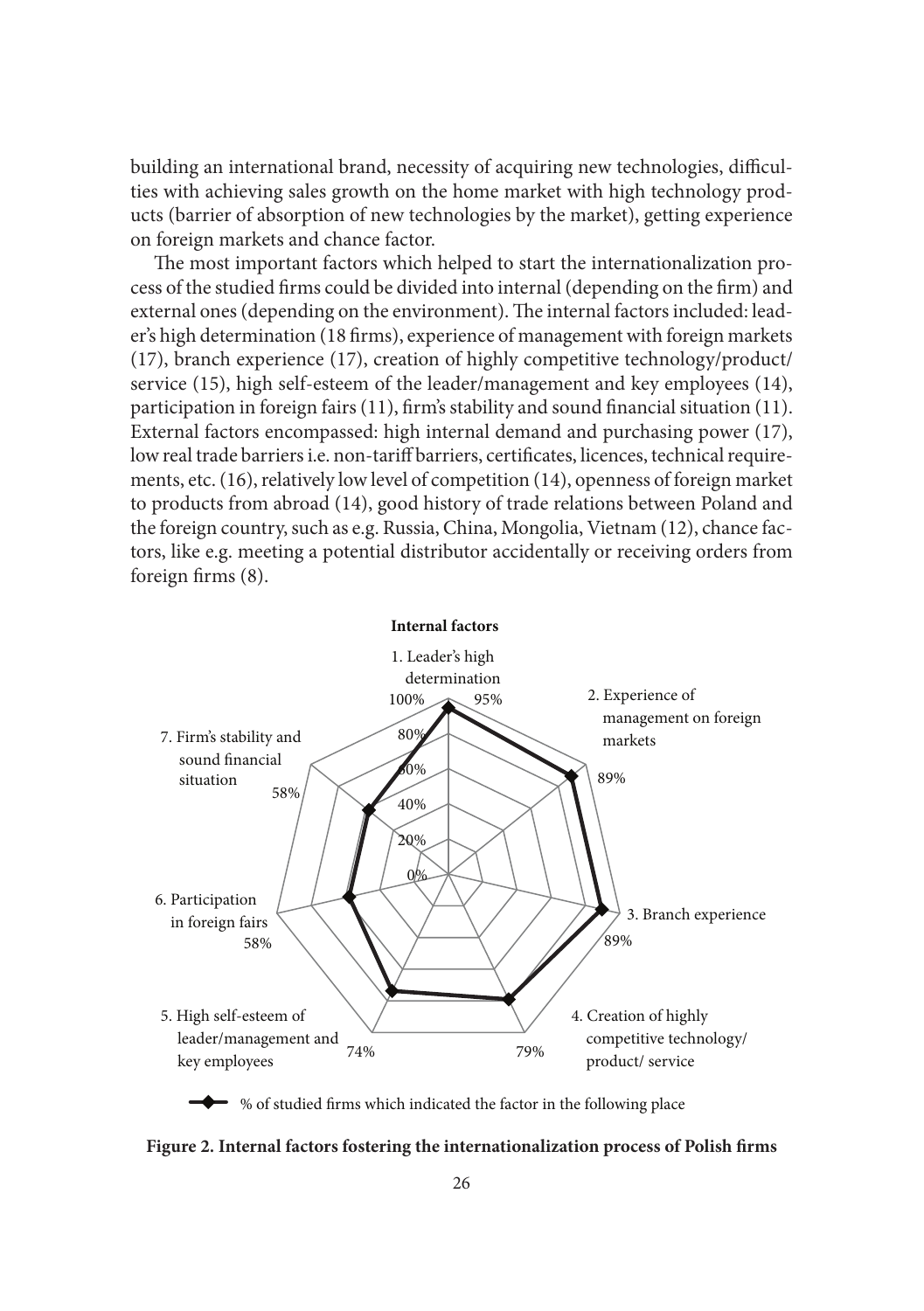

**Figure 3. External factors fostering the internationalization process of Polish firms**

Research results concerning the direction of international sales of the studied firms showed that the studied Polish fast growing companies sell to five continents. Surprisingly the small group covers with its sales markets the most important markets in the world, as it is indicated in Table 1. In this Table the column "number of firms" represents all the studied firms which sell their products/services on a particular continent or its part (stipulated in the Table's row category) in one or more the listed countries. Some companies sold to all the listed countries within the stipulated category.

As concerns the forms of doing business on foreign markets, the research revealed that: 11 (44%) companies follow export strategy through foreign distributor, 3 (12%) companies operate in the form of joint-venture, 7 (28%) companies set up sales subsidiary on foreign markets, 4 (16%) companies built or acquired production plants. Because some companies applied a different entry strategy to different markets, the number of applied entry forms exceeds the number of studied companies. The interesting information is that 15 companies started their internationali-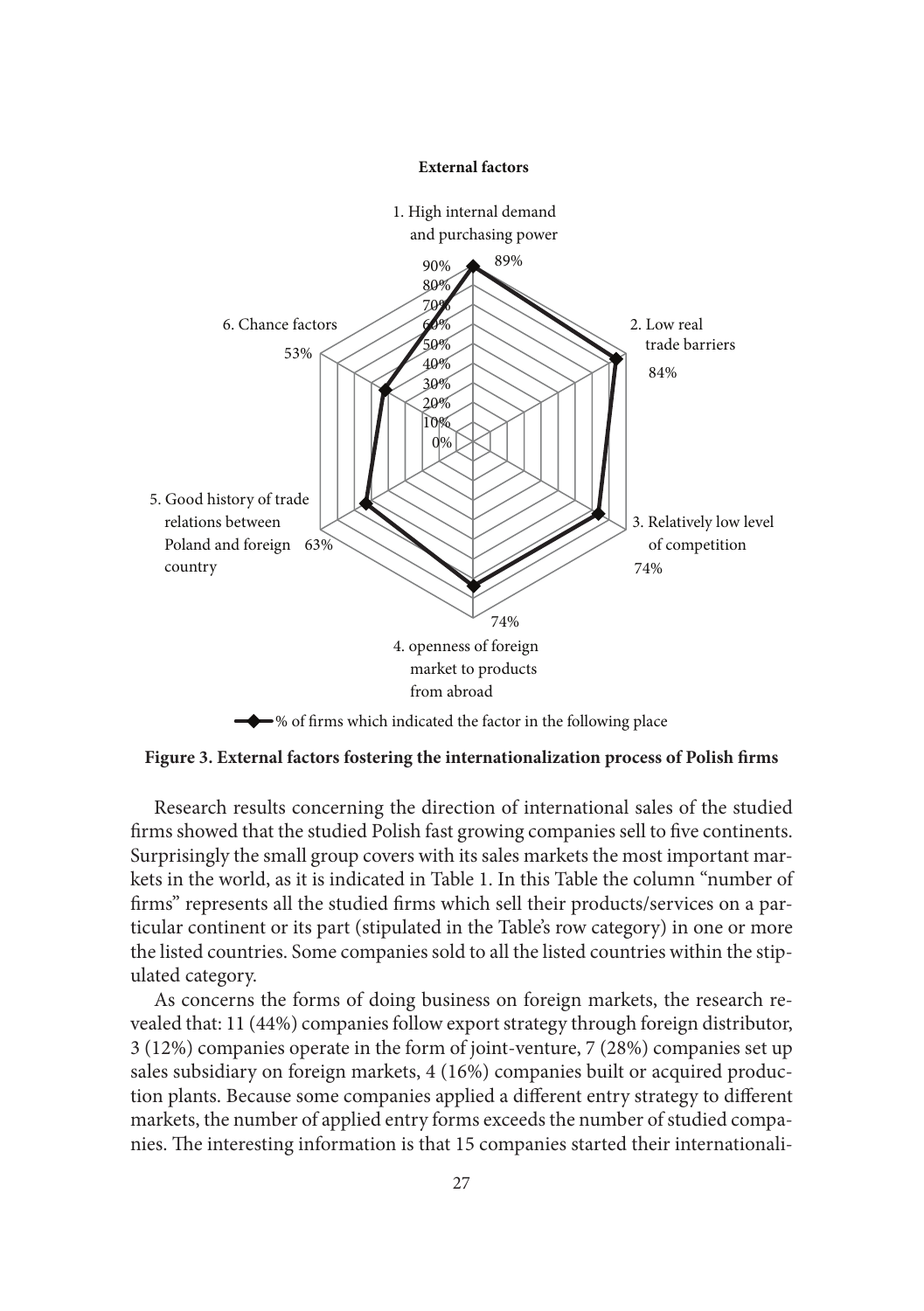| Continent      | Countries – foreign markets                                                                                                                                                                                                   | Number of<br>firms |
|----------------|-------------------------------------------------------------------------------------------------------------------------------------------------------------------------------------------------------------------------------|--------------------|
| European Union | Austria, Belgium, Bulgaria, Czech Republic, Dania, Estonia,<br>Finland, Germany, Greece, Hungary, Ireland, Italy, Lithuania,<br>Latvia, Netherlands, Norway, Romania, Slovakia, Slovenia,<br>Spain, Sweden, Switzerland, U.K. | 19                 |
| Rest of Europe | Belarus, Croatia, Island, Malta, Moldova, Serbia, Ukraine, Turkey                                                                                                                                                             | 9                  |
| Asia           | Armenia, Azerbaijan, China, Georgia, India, Indonesia, Israel,<br>Kazakhstan, Korea, Malaysia, Mongolia, Russia, Vietnam, United<br>Arab Emirates                                                                             |                    |
| North America  | U.S.A.                                                                                                                                                                                                                        | $\mathfrak{D}$     |
| Latin America  | Mexico, Argentina                                                                                                                                                                                                             |                    |
| Africa         | Egypt, Libya, Algeria, Morocco, Ghana, Togo, Ivory Coast                                                                                                                                                                      | 3                  |

**Table 1. International sales markets of studied companies**

zation process from export stage, another 3 companies started directly with a sales subsidiary and one started with a production joint-venture. As a justification for choosing the strategy of export through a foreign distributor, companies pointed at the following reasons: in the first place at a low cost and low risk of internationalization, then - at the lack of foreign markets' knowledge which they mostly filled out with market knowledge of a foreign distributor or a partner in joint-venture. In the third place companies stressed the lack of capital to enter foreign market in a more direct form, in the fourth place companies emphasized a relatively easy and quick way to internationalize without serious foreign investments. Moreover, the entrepreneurs confirmed that they knew that this form cuts them off from the direct market information and direct influence on the market. The companies which started their international operations from a sales subsidiary justify their decision with getting this way a full control over developing sales on the foreign market. This way, as the answers showed, they escaped from the problem of being cut-off from the market or relying on the market information from the distributor. Secondly, for the firms it was important that the entire profit from the foreign sales stays within the company. Thirdly, from the strategic perspective, in the long run this entrance form provides (according to the studied firms) a better ability to increase foreign sales, avoiding the problems of conflict between their company policy and foreign distributor's policy. The company which started from a production joint-venture indicated as the main reason finding a proper partner abroad who shared the developmental vision of the owner and had at its disposal proper production facilities and formal/ informal relations on the market to ensure proper sales. Secondly the respondents pointed at a more favourable political approach towards domestic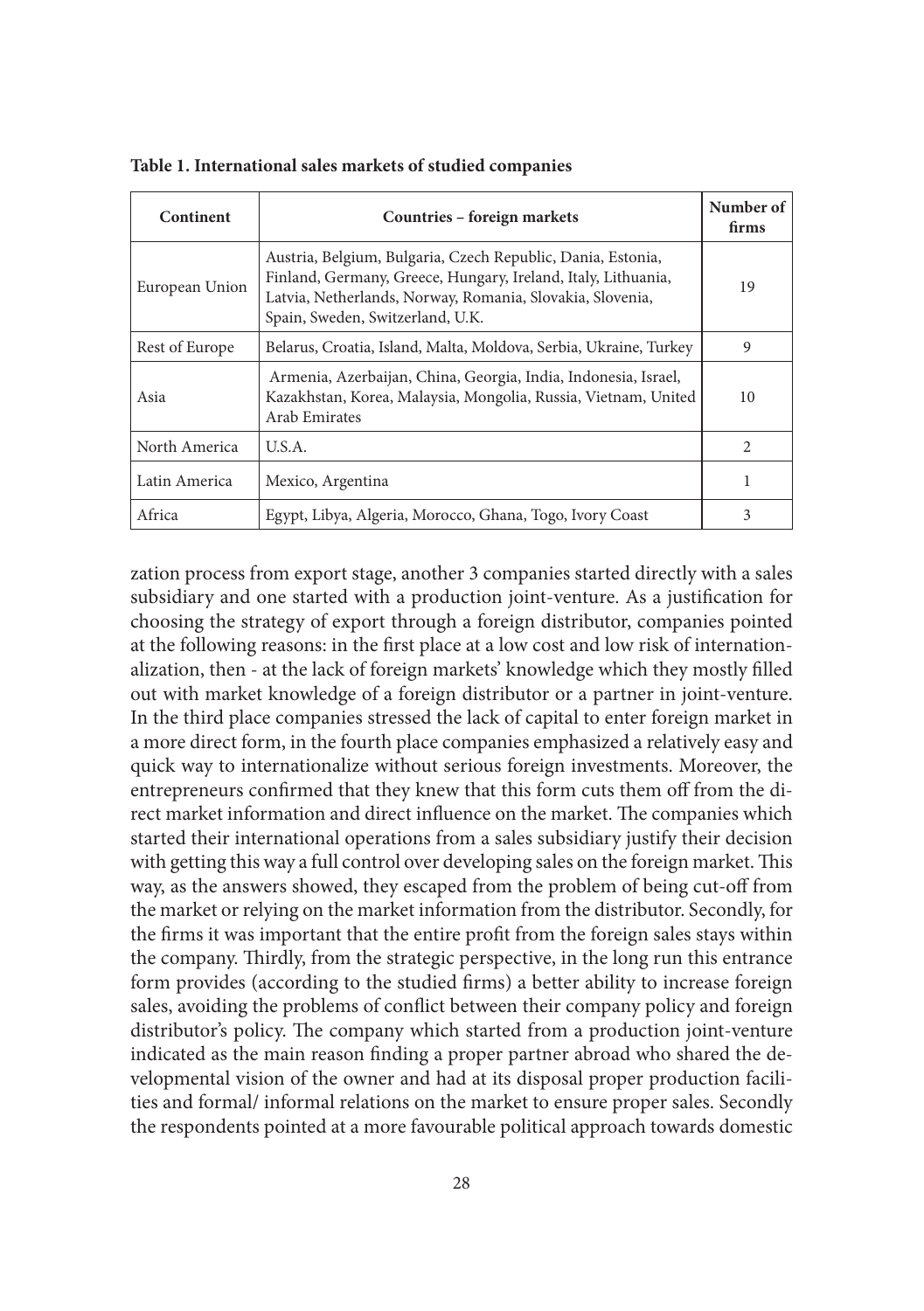companies which develop new technologies in the joint-venture partner's country. The more favourable approach was reflected on the administrative basis i.e. less impediments and less controls on the part of different state institutions than in Poland and on the fiscal basis i.e. existence of special tax-exemptions and less controls from tax control institutions. Thirdly, the Polish market was difficult to start on because of capital shortages, so it was an additional motivation to internationalize.

Especially the small companies emphasized that the starting phase of their internationalization was the most difficult and, although during the internationalization process there are always problems to solve, the initiating phase was the most burdensome. The starting phase was therefore understood as the phase in which the company decides to enter a new foreign market until it achieves the continuous self-financing of a foreign subsidiary or finds a continuously operating distributor on a foreign market. Here the companies would see here a place for assistance programs from the Polish government. There is also a need (according to the studied firms) for some broad forum where the experiences of internationalized firms could be shared with the beginning ones. In this way it would be possible to avoid the problem experienced by one of the studied companies. At a certain moment in time the firm wanted to start its international sales and did not know how to do it in the most efficient way. So it started to take part in foreign fairs on different markets. The company spent a lot of money but without having good results. Then after those experiences the firm decided to concentrate on one market and create the critical mass to start profitable international sales. This way it started to work and this principle was repeated by the company with other countries. The company claims that if a forum existed where this kind of information could be shared many Polish companies would save a lot of money on their mistakes.

The studied companies were also divided into groups from the perspective of the number of served markets. Four groups were formed: of 1–2 countries, 3–4, 5–10, 10–25 and 25 countries or more. From that point of view in the first group (1–2 countries) there was one firm, in the second group (3–4) there were two firms, in the third group there were seven firms, in the fourth group there were six firms and in the last group there were two firms where one company served 28 countries and the other more than 40 countries. That perspective confirms that the Polish fast growing firms perceive internationalisation as a very important part of their development strategy.

Table 2 presents the market definition of the studied companies, share of foreign sales in the turnover of the firm and its position on the domestic market. As can be seen there were three firms which achieved regular foreign sales at the level close to 100%, another four firms achieved the level above 50% and the rest of the companies had the level of foreign sales lower than 50%. However, in the last group the foreign sales developed with a nonlinear characteristic, which means that sometimes the foreign sales could reach 90% of the yearly turnover but in another year – 15%.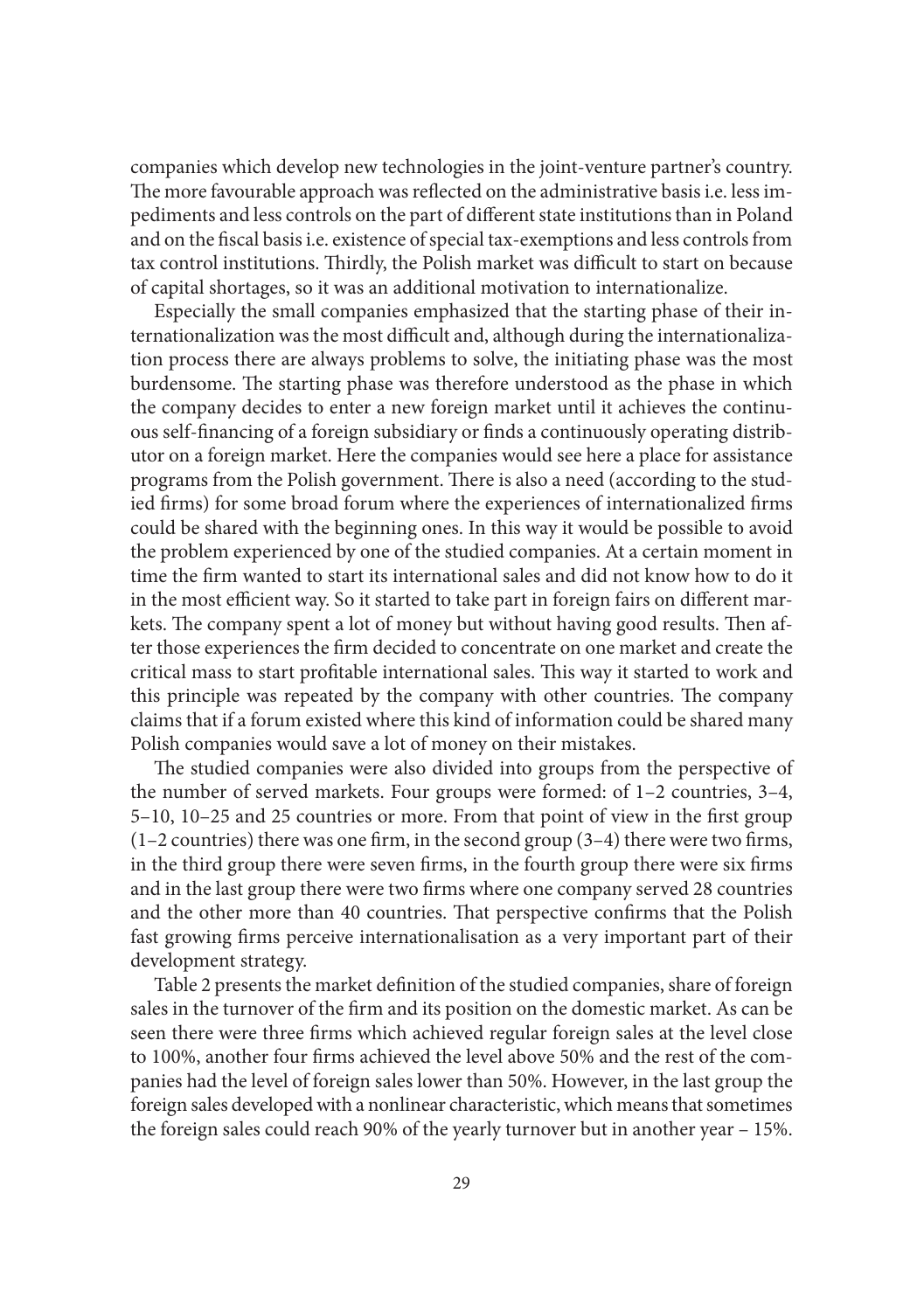**Table 2. Market definition and share of foreign sales in the turnover of researched firms**

| Company                   | Market description                                                                                                   | Market share of ex-<br>port sales for 2008                                         | Position on the<br>domestic market<br>in industry |
|---------------------------|----------------------------------------------------------------------------------------------------------------------|------------------------------------------------------------------------------------|---------------------------------------------------|
| Amica                     | household appliances                                                                                                 | $>60\%$                                                                            | branch forefront                                  |
| Celtech                   | logistical support for military and<br>special apparatus for the industry                                            | 12% (2008), 20% of<br>the average of 3 years,<br>sometimes 90% and<br>sometimes 0% | $\mathbf{1}$                                      |
| Crist                     | building and repairing of ships                                                                                      | 99%                                                                                | branch forefront                                  |
| CTL<br>Lasertechnik       | medical and industrial lasers                                                                                        | 11,5%(2008), average<br>from 3 years: 45%                                          | 1                                                 |
| Domstal                   | offshore marine containers                                                                                           | 100%                                                                               | $\mathbf{1}$                                      |
| <b>EGB</b><br>Investments | debt regaining                                                                                                       | $< 5\%$                                                                            | $\mathbf{1}$                                      |
| Embedos                   | computer servers                                                                                                     | $< 5\%$                                                                            | branch forefront                                  |
| ExOrigo                   | IT solutions for retail chains and<br>supermarkets                                                                   | 25%                                                                                | 1                                                 |
| InfoVide<br>Matrix        | consulting & solution implementa-<br>tion - advanced consulting and<br>implementation                                | $5 - 10%$                                                                          | $\mathbf{1}$                                      |
| Med.& Life                | systems for treatment and reha-<br>bilitation of the magnetic field and<br>light energy                              | 21% (2008), 28% aver-<br>age from 3 years, some-<br>times 50% sometimes<br>less    | $\mathbf{1}$                                      |
| Metrum<br>CryoFlex        | cryo-surgery and cryo-rehabilitata-<br>tion devices                                                                  | 24%                                                                                | $\mathbf{1}$                                      |
| NOVOL                     | (1) refinishing of cars, public trans-<br>port vehicles, ships, construction,<br>(2) chemicals for building industry | 65%                                                                                | 1st among Polish<br>companies, 6th in<br>Poland   |
| PGF                       | distribution of healthcare products                                                                                  | 9%                                                                                 | 1                                                 |
| Pyrylandia                | radios and dispatch systems for<br>railways                                                                          | < 10%                                                                              | $\mathbf{1}$                                      |
| <b>SciTeeX</b>            | modular chamber to blast cleaning                                                                                    | 50%                                                                                | $\mathbf{1}$                                      |
| Solaris                   | buses and trolleybuses transport<br>and tour buses                                                                   | 57%                                                                                | $\mathbf{1}$                                      |
| T-Technology              | processing technology of waste into<br>electricity or fuel                                                           | 100%                                                                               | 1st globally                                      |
| Wittchen                  | luxurious leather articles                                                                                           | 7,5% (2008), 9% aver-<br>age from 3 years                                          | 1                                                 |
| Xserwis                   | individual real-time systems                                                                                         | 20%                                                                                | branch forefront                                  |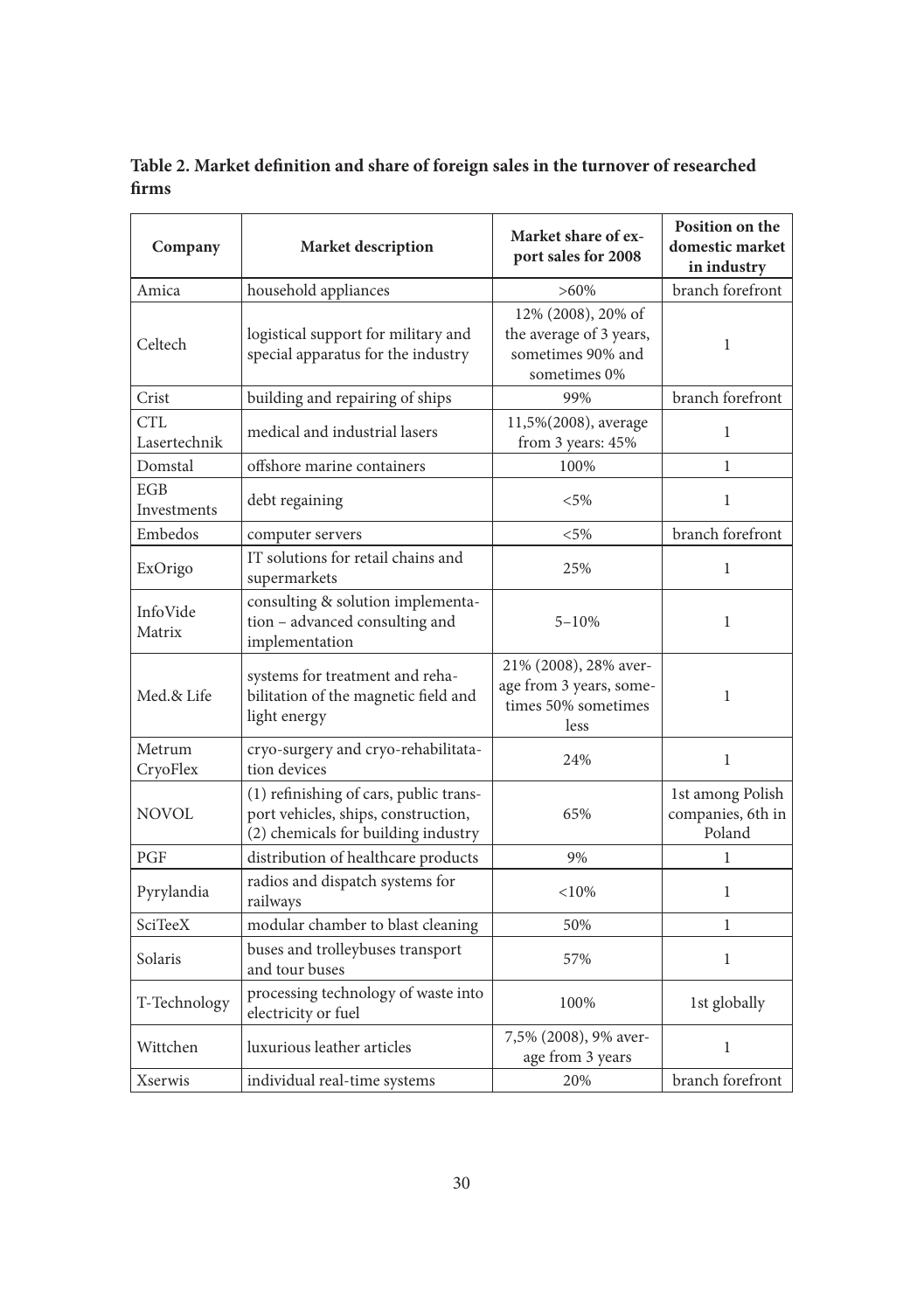As can be seen looking at the applied market definitions, the studied firms mostly operated in niche markets, whereas only Amica directed its offer to the mass market. All of the companies followed the differentiation strategy, and the most important factors of differentiation were: know-how – 8 firms, technology – 12 firms, quality – all 19 firms, other factors: industrial design, organisational efficiency, keeping time arrangements, flexibility.

As already mentioned, the companies were asked to rank given 10 competitive advantages so that they supposed to reflect the company's strategy and priorities. The results were as presented below:

- quality (35%),
- technology/product (15%),
- flexibility (15%),
- brand/reputation (8%),
- innovativeness (8%),
- assortment (7%),
- time of order realization (4%),
- distribution (4%),
- firm's stability (3%),
- $-$  ecology  $(0,1\%)$ .

The list of competitive advantages was enlarged by adding industrial design, quick technological response to individual client demand and service. The first added item was placed by 5 firms in the 6th place. Quick technological response was added by 2 firms and it was placed in the 7th place. Service was added by 14 companies and was placed in the 10th place.

The companies were asked separately about the meaning of price for the company's strategy (competitive advantage) and the meaning of price for the clients. If it were to be included in the above presented ranking of competitive advantages, it would be in the third place. So, even though in the differentiation strategy the price is less important it is still a very important aspect of the studied firms' offer, however not the most important one as was stressed by the studied companies. The companies emphasized that the price was more important in Poland than on the foreign markets.

The researched companies followed the principle that it is not enough to do one thing much better than others, but to have a real advantage, company should be at least a little better in a few dimensions of its market offer. Some companies with a distinct advantage on their main market, after achieving leadership in their own niche changed the market definition entering the related neighbour niches as well (Wittchen, Amica) and motivated themselves to be the leader on a broader market, like e.g. Solaris, which took up the production of trolley buses and became the leader in Europe in that niche.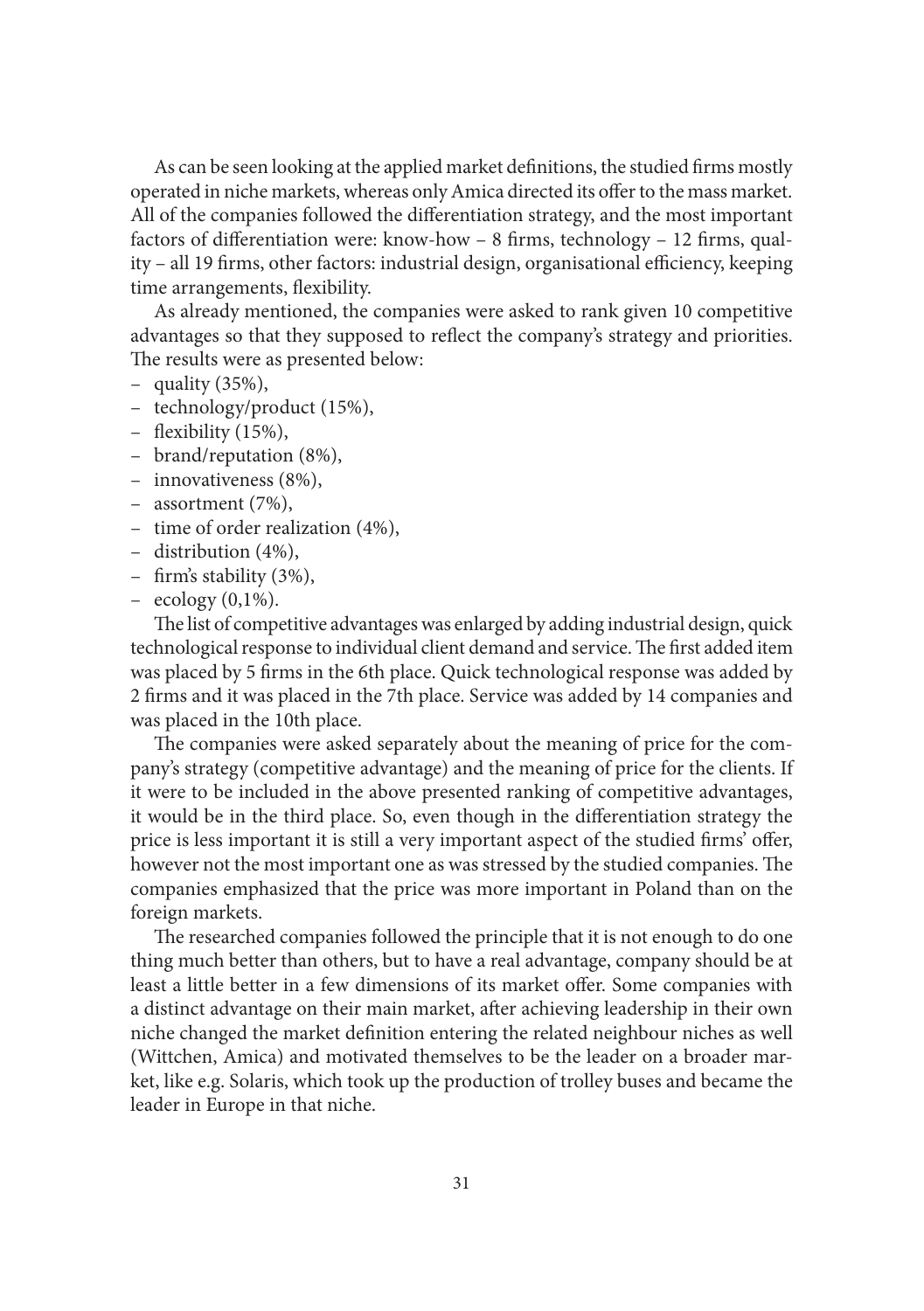# **Conclusions**

The main aim of this paper was to gather the qualitative information about internationalization strategies of the Polish fast growing firms. When examining the presented findings six trends become apparent.

First, the motivation for internationalization is driven in the first place by the internal factors, whereas the three most important motivation drivers are willingness to increase sales, willingness to realize company's strategic goal and the conviction about achieving the level of international competitiveness with their own product. Those finding are overlapping with the research of PricewaterhouseCoopers within Annual Global CEO Survey (carried out in 45 countries studied in 2006) where 33 managers of large Polish companies mostly with foreign capital were surveyed and it turned out that the main motive for internationalization was getting a new client (84%) and the research of Stankiewicz [2005] carried out in 2002 on the group of 76 leading Polish enterprises. On the other hand, this contradicts the recent findings of Witek-Hajduk's [2010] research done on 257 Polish enterprises in 2008 which indicates that the internal and external motives for internationalization are balanced and the most important are accessibility of cheaper and more efficient supply sources, international experience of managers, Poland's accession to the European Union, accessibility of cheaper and more efficient production factors. The differences may arise from the way of collecting data – direct interview vs. telephone interview (CATI method) and secondly from the fact that the group of fast growing enterprises could have different attitudes towards internationalization than the average Polish enterprise. The last difference refers to dividing the motives for internationalization into the pure motives and the factors which facilitate this process. The manager's international experience was treated not as a motive as Witek-Hajduk considered it to be but as a factor which facilitates internationalization.

Secondly, internationalization process is mostly stimulated by the leader, his/her determination and international experience together with a proper level of competitiveness of the firm's technology/product/service. The influence of a leader is definitely crucial in terms of internationalization decisions of the Polish fast growing companies. The second and third most important factors helping internationalization of the studied companies were experience of management with foreign markets and branch experience. These results overlap with the findings of Witek-Hajduk [2010] research which confirm that those factors and good relations with buyers constitute the most important factors which influence strategies of the Polish firms on the foreign markets. Looking at the external factor facilitating internationalization, the most important for the studied firms were high internal demand and purchasing power of the foreign market, low real trade barriers and a relatively low level of competition. This result indicates that the Polish companies look very consciously at the markets which they intend to enter, choosing very often the coun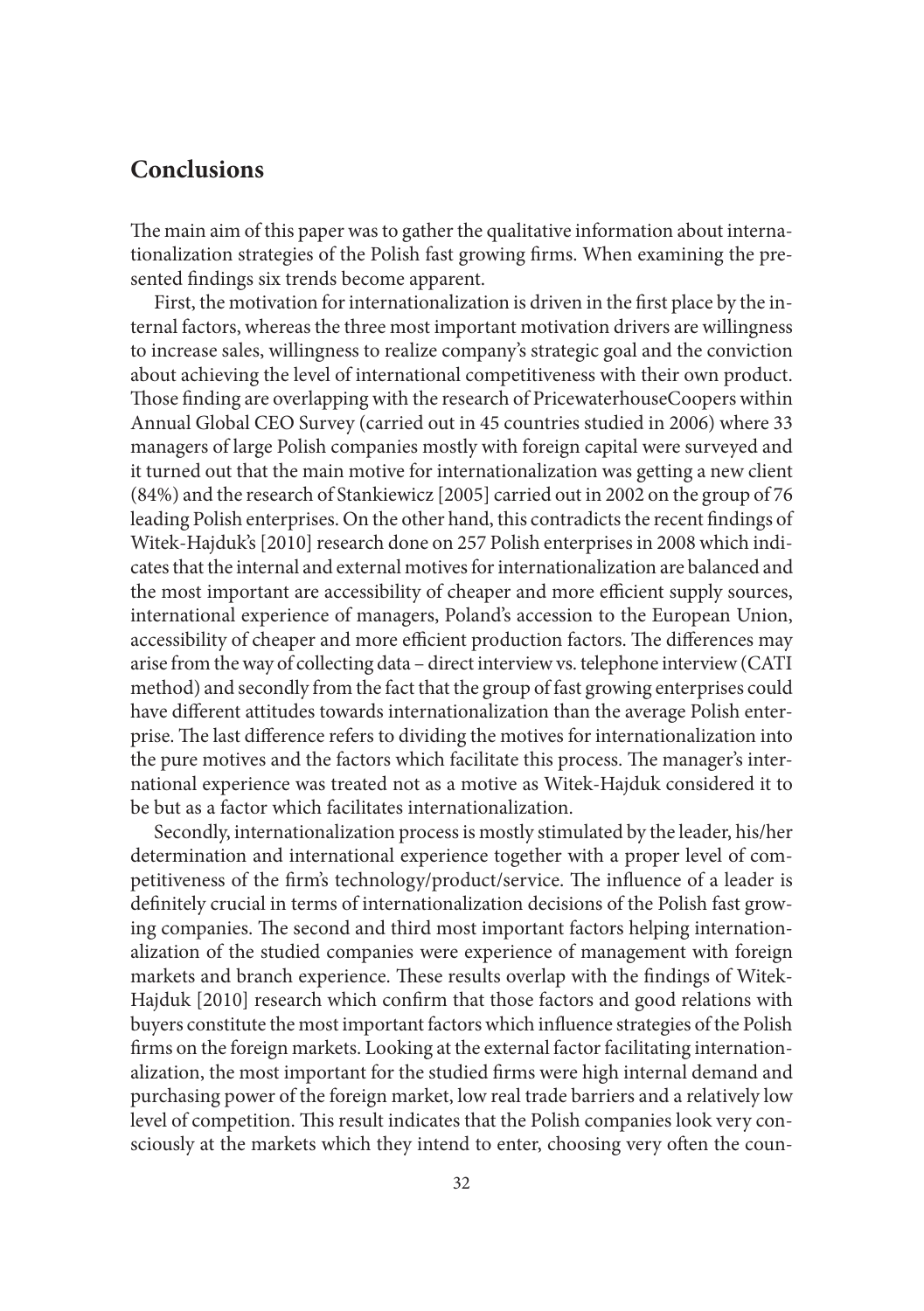tries which are geographically and culturally distant but which match the economic requirements of internationalization. However, the first countries where the studied companies started to internationalize were either geographically or culturally close. Both those tendencies are reflected in Table 1 which confirms that the Polish fast growing companies are more and more present on the most important world markets and that the European Union belongs to the most important destinations of the Polish firms' products or services. Those finding show that the Polish companies change their attitude towards directions of internationalization and go beyond those traditional foreign markets like, the EU, Russia and the Ukraine as stated by the PricewaterhouseCoopers' Annual Global CEO Survey in 2006, the findings of Gołembiowski et al. [2008] research carried out in 2006 and the findings of Witek- -Hajduk [2010] research.

Thirdly, the Polish fast growing firms follow the Uppsala model [Johanson & Wiedersheim-Paul 1975; Johanson & Vahlne 1977] when observing the dynamics of their internationalization process, starting mostly with exports and over time choosing a more direct form of internationalization. It is consistent with all other research findings of: Gorynia [2002], Gołembiowski & Witek-Hajduk [2007], Witek-Hajduk [2010]. The reason for that situation is lack of capital which influences choosing the cheapest way of starting foreign sales and the low willingness to take up the financial risk which is attributed to opening a sales subsidiary in a foreign country. This result is consistent with the findings of Stankiewicz [2005] who also pointed at the substantial lack of own capital and relatively high cost of acquiring external capital in Poland, which prevents investments and innovations. The second most important reason was lack of foreign market knowledge; the studied companies which preferred a direct form of foreign market entry filled this gap with the knowledge of the foreign partner gained within a joint-venture. However, the research results show that 56% of new foreign entry strategies belong to direct entry modes. It is a significant difference from the research results of Nowakowski, Stawicka & Witek- -Hajduk [2005] carried out on the biggest Polish exporters, out of which 90% apply export as an entrance strategy onto foreign market. These results indicate that the fast growing Polish companies definitely prefer more direct foreign market entry forms. This could lead to a conclusion that the Polish fast growing firm belong to a group of enterprises in Poland which resemble in their internationalization entry modes successful enterprises from highly developed countries like. e.g. firms from Germany [Simon 2009].

Fourthly, the starting phase turned out to be the most difficult stage of internationalization process. Here the studied companies would see the place for assistance programs from the Polish government, especially that such programs exist in Germany, Austria, the Netherlands or the USA [Śliwiński 2004]. The internationalization aid programs hardly exist in Poland and in comparison with, for example, the German internationalization support system it could be said that the competi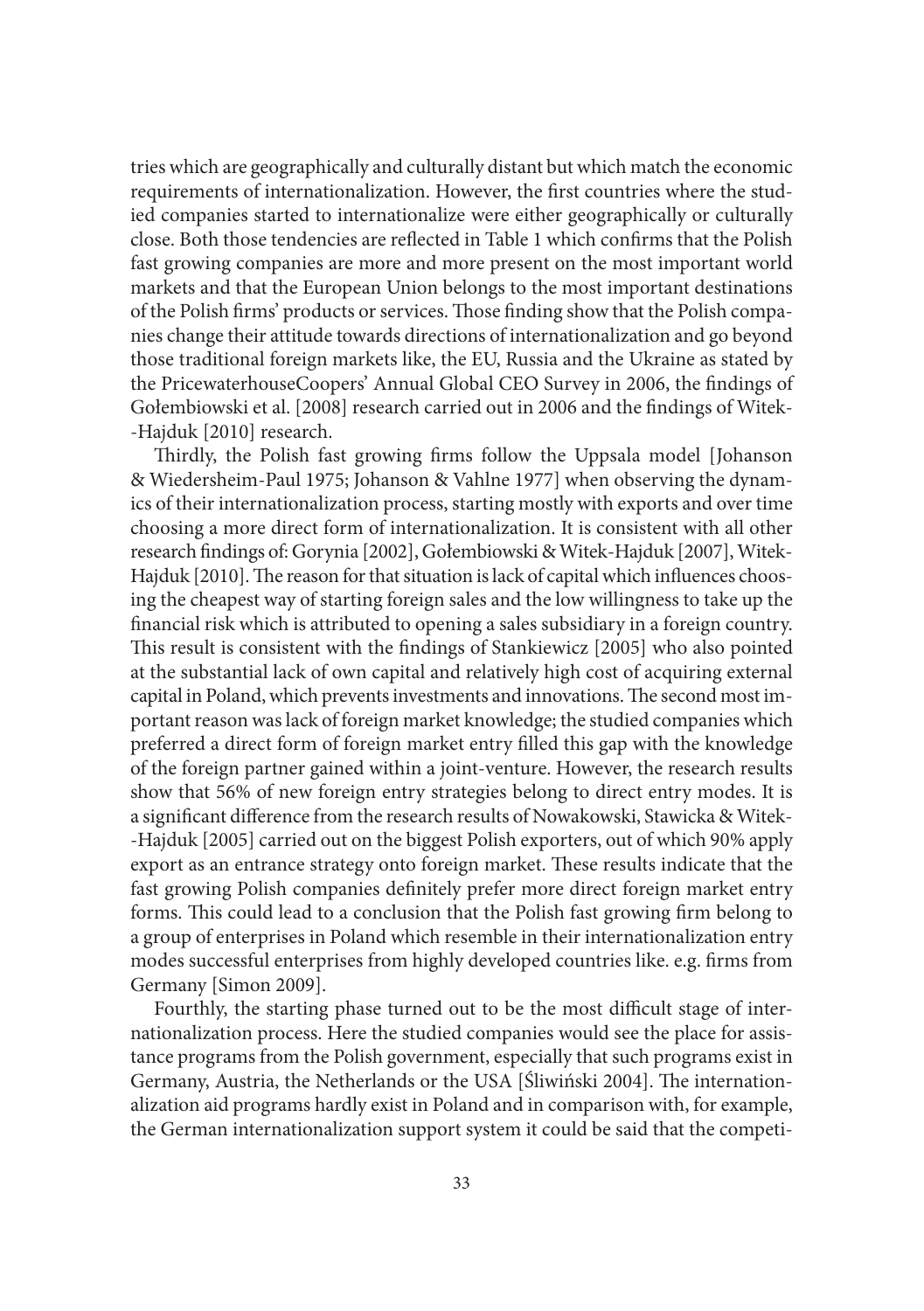tion conditions are highly unequal for the Polish companies and for the companies from the countries which strongly support the internationalization process of enterprises [Śliwiński 2005].

Fifthly, seven out of nineteen studied companies (37%) reached the level higher than 50% of foreign sales in their yearly turnover, whereas 3 of them reached the level of almost 100%. This contradicts the results of the study carried out in 2003 and 2005 on the sample of 270 enterprises [Karpacz 2006] which indicate that the interest in internationalization declined among the Polish SMEs from 27 to 13%. Moreover, such a high share of foreign sales in the studied group also contradicts the general results of the Polish companies which, according to Gołembiowski and Witek-Hajduk [2007], show a relatively low level of internationalization. This would indicate that the fast growing group of Polish enterprises scores much better than the average Polish company, which would create the space for new research on this group of Polish enterprises. However, the research of Sznajder, Witek-Hajduk [2009] on 61 Polish companies of the textile industry, shows that 15,9% of that sample sold 50-80% of their yearly sales in the EU-15 countries and 20,5% of that sample sold more than 80% of its yearly sales in the EU-15 countries. Unfortunately, the foreign sales to other than the EU-15 countries do not exceed 20%. Nevertheless, it is a very good result, especially comparing to the above research results and it is similar to the result of the study presented in this paper, although there are some differences. First, the textile industry companies are traditionally very strong in Poland, whereas the study of the Polish fast growing firms encompasses firms from different branches. Moreover, Sznajder and Witek-Hajduk's study consisted in 75% of large enterprises and in 25% – of medium size enterprises, whereas study of the Polish fast growing firms (as mentioned before) consisted in 63% of SMEs (5% micro, 32% small, 26% medium size) and 37% of large enterprises which shows that the fast growing enterprises, even being small, achieve astonishing results, especially when one takes into account that the micro enterprise in the study sells 100% of its products on international markets (more than 10 countries) and the sold product belongs to the group of high technology and high value added products. Worth noticing is also the fact that three of the studied fast growing companies broke a boundary of selling more than 20% of yearly sales to the countries beyond EU-15, which is a very good result, taking into account the result of strong Polish textile companies. The general conclusion from the above presented different research studies is that the internationalization process in Poland's enterprises is gradually accelerating.

Finally, the fact that all the studied companies followed the differentiation strategy constitutes evidence that the Polish enterprises after transition show a similar strategic attitude to most of the successful companies from Western Europe. Until recently researches [Piasecki, Rogut & Stawasz 1999; Gorynia 2001; Pierścionek & Jurek-Stępień 2006] have shown that the Polish firms competed mostly with price using cost leadership strategy. These strategies are nowadays replaced by differen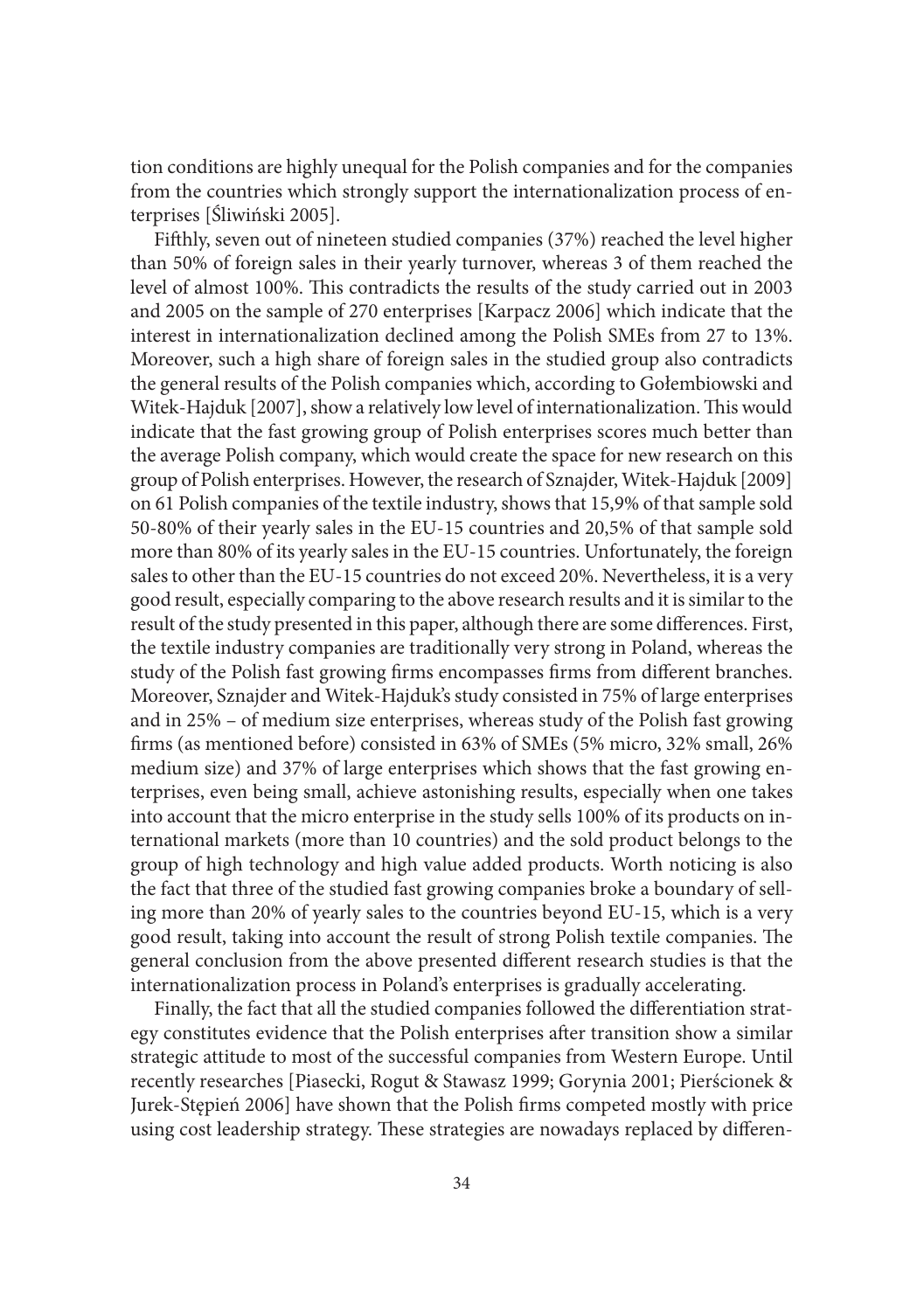tiation strategies where the main competitive advantage is quality and technology which confirms this research and, for example, the research of Witek-Hajduk [2010]. This means that the strategies of Polish companies become more and more mature and that the level of international competitiveness of their products/services equals or exceeds, in particular cases, foreign competition, for example on the foreign markets where the studied companies are operating as presented in Table 1. This shows that the competitive potential of at least Polish fast growing firms has risen recently and constitutes a contrast to a much lower competitive potential of the Polish firms in comparison with foreign firms in 2004 [Gorynia 2005]. This difference in the results confirms the general conclusion that the internationalization processes in Polish companies are accelerating and that at least the level of international competitiveness of the Polish fast growing firms is mature enough to successfully develop internationalization processes on foreign markets. The author hopes that the findings of this study on internationalization strategies of the Polish fast growing firms can offer some insight and become a building bloc for the future research.

#### *References*

- Andersen, O., 1993, *On the Internationalization Process of Firms: a Critical Analysis*, Journal of International Business Studies, vol. 24, no. 2, pp. 209–231.
- Andersson, S., 2000, *Internationalization of the Firm From an Entrepreneurial Perspective*, International Studies of Management and Organization, vol. 30, no. 1, pp. 63–92.
- Barney, J.B., 1991, *Firm Resources and Sustained Competitive Advantage*, Journal of Management, vol. 17, no. 1.
- Barney, J.B., 1997, *Gaining and Sustaining Competitive Advantage*, Addison-Wesley Publishing Company Inc., New York.
- Bell, J., 1995, *The Internationalization of Small Software Firms a Further Challenge to the 'Stage' Theories*, European Journal of Marketing, vol. 29, no. 8, pp. 60–75.
- Bilkey, W.J., Tesar, G., 1977, *The Export Behavior of Smaller Wisconsin Manufacturing Firms*, Journal of International Business Studies, vol. 8.
- Bloodgood, J.M., Sapienza, H., Almeida, J.G., 1996, *The Internationalization of New High- -potential U.S. Ventures: Antecedents and Outcomes*, Entrepreneurship Theory and Practice, Summer, pp. 61–76.
- Burger, S., Oldenbloom, N., 1997, *South African and Singaporean Exporters: Their Attitudes, Information Sources and Export Problems*, South African Journal of Business Management, vol. 28, no. 2.
- Cavusgil, S.T., 1980, *On the Internationalization Process of Firms*, European Research, vol. 8, no. 6.
- Ciamaga L., 1997, *Zagraniczna polityka gospodarcza Polski w teorii i praktyce dostosowań do Unii Europejskiej*, Dom Wydawniczy Elipsa, Warszawa.
- Czinkota, M.R., 1982, *Export Development Strategies: Us Promotion Policies*, Praeger, New York.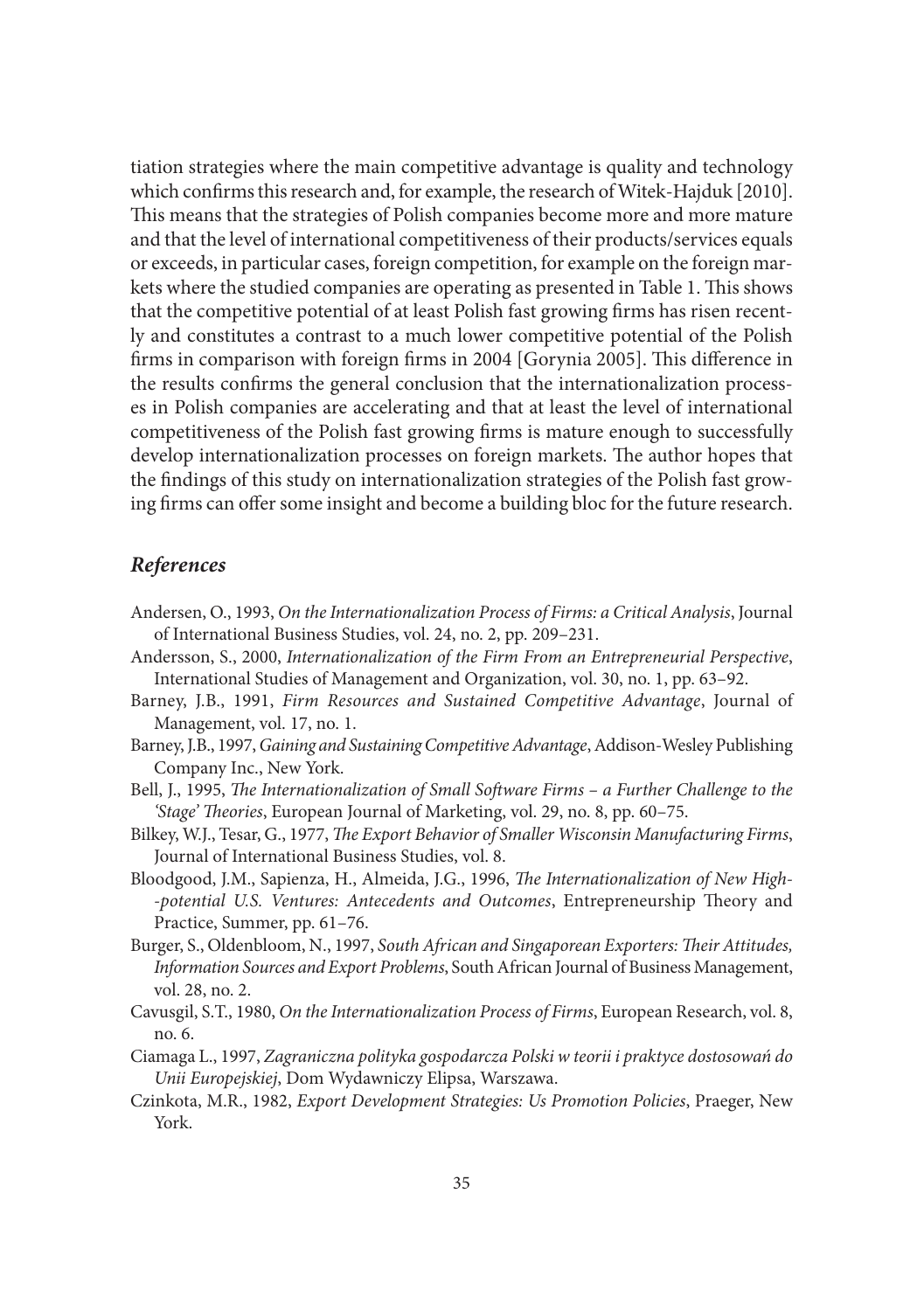- Daley, W.M. (ed.), 2000, *National Export Strategy Seventh Annual Report to the United States Congress*, Trade Promotion Coordinating Committee.
- Dąbrowski, J.M., Szomburg, J., Kamiński T., 1995, *Efekty prywatyzacji przedsiębiorstw państwowych*, Przegląd Organizacji, nr 2.
- Eisenhardt, K.M., 1989, *Building Theories from Case Study Research*, Academy of Management Review, vol. 14, no. 4, pp. 532–550.
- Eisenhardt, K.M., Martin, J.A., 2000, *Dynamic Capabilities: What are They*? Strategic Management Journal, vol. 21, pp. 1105–1121.
- Ekeledo, I., Sivakumar, K., 2004, *International Market Entry Mode Strategies of Manufacturing Firms and Service Firms: a Resource-based Perspective*, International Marketing Review, vol. 21, no. 1, pp. 68–101.
- Gandemo, B., Mattson, J., 1984, *Internationalization of Firms Pattern and Strategies*, Bedriftsykonomen, no. 6.
- Gierszewska, G., 1997, *Kluczowe czynniki sukcesu*, Nowe Życie Gospodarcze, nr 32.
- Gołembiowski, T., Dudzik, T., Lewandowska, M., Witek-Hajduk, M., 2008, *Modele biznesu polskich przedsiębiorstw*, Oficyna Wydawnicza SGH, Warszawa.
- Gołembiowski, T., 2007, *Normatywne modele biznesu polskich przedsiębiorstw na rynku Unii Europejskiej*, in: Brdulak, H., Duliniec, E., Golembiowski, T. (red.), *Wspólna Europa. Tworzenie wartości przedsiębiorstwa na rynku Unii Europejskiej*, Wydawnictwo Szkoły Głównej Handlowej, Warszawa.
- Gołembiowski, T., Witek-Hajduk, M., 2007, *Formy internacjonalizacji polskich przedsiębiorstw*, Marketing i Rynek, nr 2.
- Gorynia, M., 2001, *Międzynarodowa konkurencyjność polskich przedsiębiorstw wyniki badań empirycznych*, PTE, Warszawa.
- Gorynia, M., 2002, *Luka konkurencyjna na poziomie przedsiębiorstwa a przystąpienie Polski do Unii Europejskiej*, Wydawnictwo Akademii Ekonomicznej w Poznaniu, Poznań.
- Gorynia, M., 2005, *Strategie firm polskich wobec ekspansji inwestorów zagranicznych*, PWE, Warszawa.
- Grant, R.M., 1991, *The Resource-based Theory of Competitive Advantage: Implications for Strategy Formulation*, California Management Review, vol. 33, no. 3, pp. 114–135.
- Hakansson, H., Snehota, I., 1989, *No Business is an Island: The Network Concept of Business Strategy*, Scandinavian Journal of Management, vol. 4, no. 3, pp. 187–200.
- Jeliński, B., 1997, *Polityka kursu walutowego w procesie transformacji polskiej gospodarki*, in: Treder, H. (red.), *Wybrane problemy międzynarodowej współpracy gospodarczej*, Instytut Handlu Zagranicznego Uniwersytetu Gdańskiego, Sopot.
- Johanson, J., Wiedersheim-Paul, F. 1975, *The Internationalization of Firms Four Swedish Cases*, Journal of Management Studies, vol. 12, pp. 305–322.
- Johanson, J., Vahlne, J.E., 1977, *The Internationalization Process of the Firm a Model of Knowledge Development and Increasing Foreign Market Commitments*, Journal of International Business Studies, vol. 8, pp. 23–32.
- Johanson, J., Vahlne, J.E., 1990, *The Mechanism of Internationalization*, International Marketing Review, vol. 7, no. 4.
- Jones, M.V., 1999, *The Internationalization of Small High-Technology Firms*, Journal of International Marketing, vol. 7, no. 4, pp. 15–41.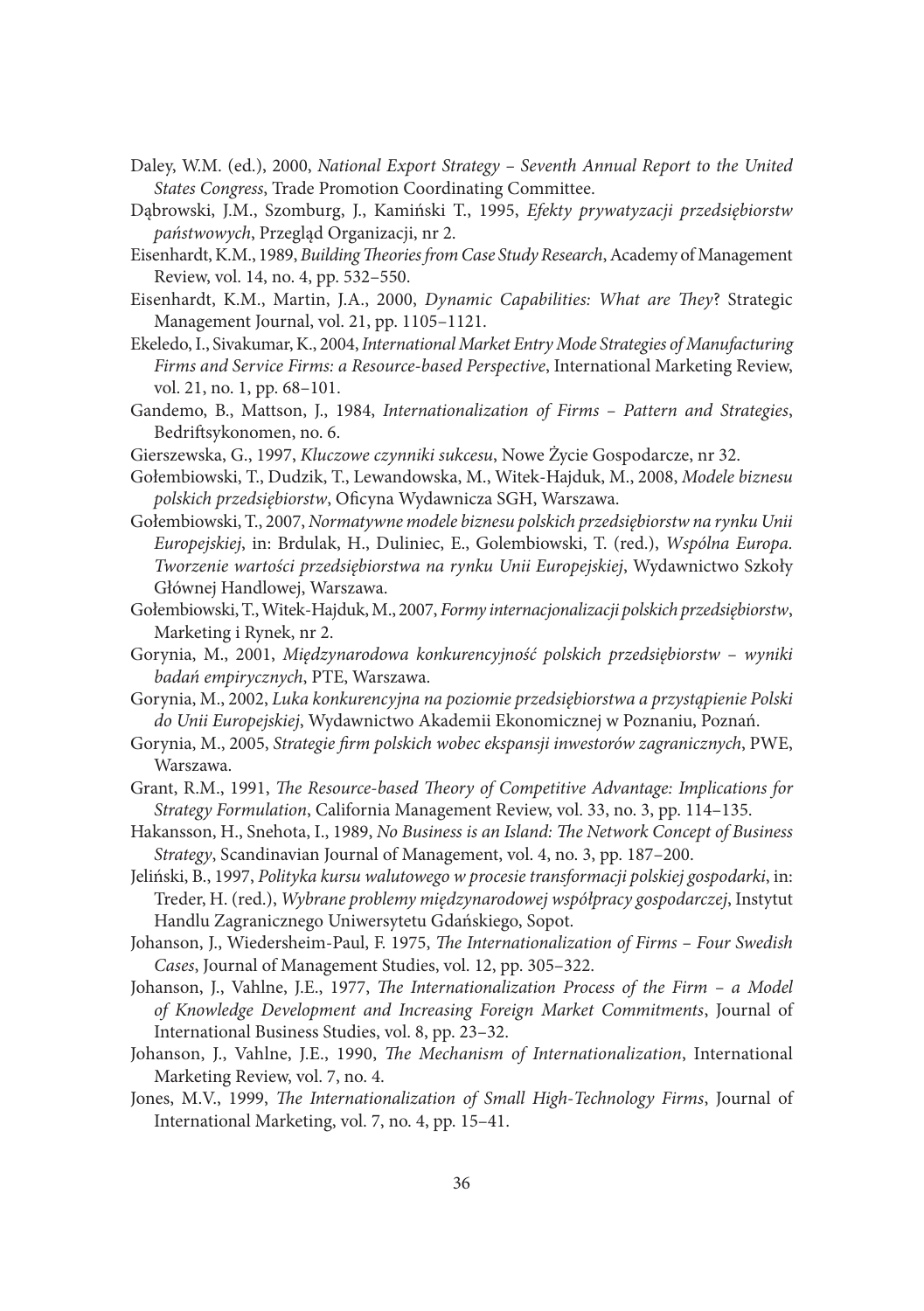- Jurek-Stępień, S., 2002, *Zmienność warunków konkurencyjności w wyniku procesu transformacji gospodarki i globalizacji*, in: Supeł, C. (red.), *Umiędzynarodowienie i globalizacja przedsiębiorstw*, NOVUM, Płock.
- Karpacz, J., 2006, *Dostosowanie polskich małych i średnich przedsiębiorstw do warunków jednolitego rynku europejskiego*, in: Rymarczyk, J., Michalczyk, W. (red.), *Integracja i globalizacja*, Wydawnictwo Akademii Ekonomicznej we Wrocławiu, Wrocław, pp. 460–469.
- Katz, M., Shapiro, C., 1985, *Network Externalities, Competition and Compatibility*, American Economic Review, vol. 75, no. 3, pp. 424–440.
- Kavoussi, M.R., 1984, *Export Expansion and Economic Growth: Further Empirical Evidence*, Journal of Development Economies, vol. 14, pp. 241–250.
- Khalafalla, K.Y., Webb, A.J., 2001, *Export-led Growth and Structural Change: Evidence from Malaysia*, Applied Economics, vol. 33, no. 3, pp. 1703–1715.
- Larimo, J., 1985, *The Foreign Direct Investment Behavior of Finnish Companies*, 11<sup>th</sup> European International Business Association Conference, Glasgow, December 15–17.
- LeCompte, M., Preissle, J., 1993, *Ethnography and Qualitative Design in Educational Research*, 2<sup>nd</sup> ed., Academic Press, San Diego, Cal.
- Leonard-Barton, D., 1992, *Core Capabilities and Core Rigidities: a Paradox in Managing New Product Development*, Strategic Management Journal, vol. 13, no. 11, pp. 1–125.
- Luostarinen, R., 1980, *Internationalization of The Firm*, Acta Academica Series A: 30, Helsinki School of Economics, Helsinki.
- Madsen, T.K., Servais, P., 1997, *The Internationalization of Born Globals*, International Business Review, vol. 6, no. 6, pp. 561–583.
- Malhotra, N., Agarwal, J., Ulgado, F., 2003, *Internationalization and Entry Modes: a Multi-Theoretical Framework and Research Propositions*, Journal of International Marketing, vol. 11, no. 4, pp. 1–31.
- Maxwell, J.A., 2005, *Qualitative Research Design: an Interactive Approach*, 2nd ed., SAGE Publications, Thousand Oaks, CA.
- Melin, L., 1992, *Internationalization as a Strategy Process*, Strategic Management Journal, vol. 13, pp. 99–118.
- Merriam, S.B., 1998, *Qualitative Research and Case Studies Applications in Education*', Jossey-Bass Publications, San Francisco.
- Mikolajczyk, B., 2005, *Cele i strategie działania polskich przedsiębiorstw w perspektywie roku 2008 – wyniki badań*, in: Najlepszy, E. (red.), *Biznes międzynarodowy a internacjonalizacja gospodarki narodowej*, Wydawnictwo Akademii Ekonomicznej w Poznaniu, Poznań.
- Nelson, R.R., Winter, S.G., 1982, *An Evolutionary Theory of Economic Change,* Harvard University Press, Cambridge.
- Nonaka, I., Takeuchi H., 1995, *The Knowledge Creating Company: How Japanese Companies Create the Dynamics of Innovation*, Oxford University Press, New York.
- Nowakowski, M., Stawicka, M., Witek-Hajduk, M., 2005, *Analiza otoczenia zewnętrznego dokonywana w polskich przedsiębiorstwach działających na rynku międzynarodowym*, Szkoła Główna Handlowa, Warszawa.
- Oviatt, B., McDougall, P., 1994, *Toward a Theory of International New Ventures*, Journal of International Business Studies, vol. 25, no. 1, pp. 45–64.
- Oviatt, B.M., McDougall, P.P., 1995, *Global Start-ups: Entrepreneurs on a Worldwide Stage*, Academy of Management Executive, vol. 9, no. 2, pp. 30–44.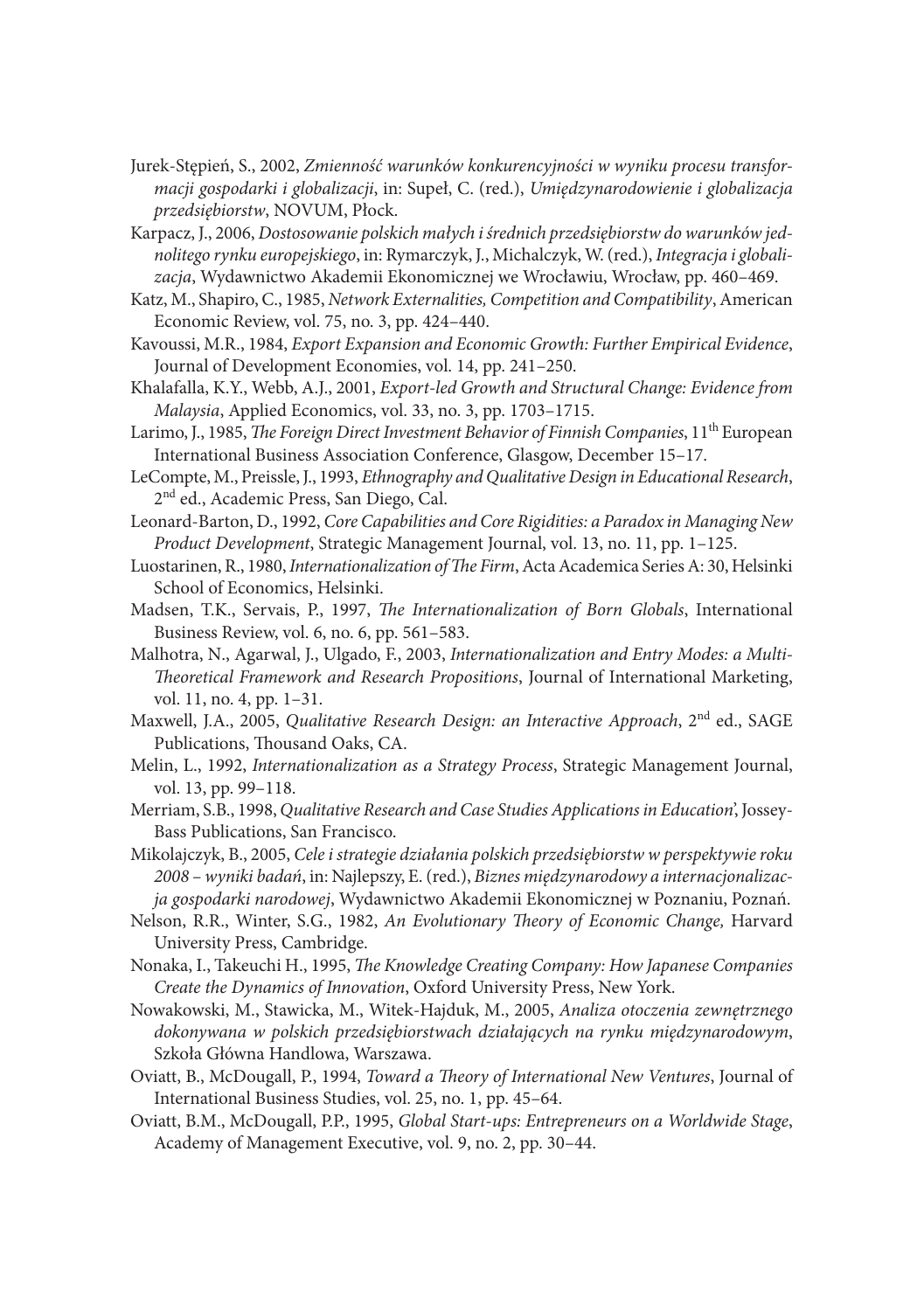Patton, M.Q., 1990, *Qualitative Evaluation and Research Methods*, 2nd ed., Sage, Newbury Park.

- Piasecki, B., Rogut, A., Stawasz, E., 1999, *Warunki funkcjonowania małych i średnich przedsiębiorstw w Polsce i wybranych krajach Unii Europejskiej*, in: Kołodziej, T. (red.), *Polskie przedsiębiorstwa w perspektywie członkostwa Unii Europejskiej*, PWE, Warszawa.
- Pierścionek, Z., Jurek-Stępień, S., 2006, *Czynniki sukcesu polskich przedsiębiorstw na rynkach Unii Europejskiej*, Wydawnictwo Szkoły Głównej Handlowej, Warszawa.
- Rasmussen, E.S., Madsen, T.K., 2002, *The Born Global Concept*, Paper for the EIBA Conference, December.
- Reid, S.D., 1981, *The Decision-maker and Export Entry and Expansion*, Journal of International Business Studies, vol. 12, no. 2.
- Reiner, G., Demeter, K., Poiger, M., Jenei, I., 2008, *The Internationalisation Process in Companies Located at the Borders of Emerging and Developed Countries*, International Journal of Operations and Production Management, vol. 28, no. 10, pp. 918–940.
- Reynolds, T.J., Gutman, J., 1979, *An Investigation at the Levels of Cognitive Abstraction Utilized by the Consumers in Product Differentiation*, in: Eighmey, J. (ed.), *Attitude Research under the Sun*, American Marketing Association, Chicago.
- Reynolds, T.J., Gutman, J., 1984, *Laddering: Extending the Repertory Grid Methodology to Construct Attribute-Consequence-Value Hierarchies*, in: Pitts, R., Woodside, A. (eds.), *Personal Values and Consumer Psychology*, Lexington Books, Lexington, MA.
- Reynolds, T.J., Gutman, J., 1988, *Laddering Theory, Method, Analysis and Interpretation*, Journal of Advertising Research, Feb/March.
- Root, F.R., 1994, *Entry Strategies for International Markets*, D. C. Heath, Lexington.
- Sharma, D., Blomstermo, A., 2003, *The Internationalization Process of Born Globals: a Network View*, International Business Review, vol. 12, no. 6, pp. 68–82.
- Sharma, V.M., Erramilli, M.K., 2004, *Resource-based Explanation of Entry Mode Choice*, Journal of Marketing Theory and Practice, vol. 4, pp. 1–18.
- Simon, H., 2009, *Hidden Champions of the Twenty-First Century: The Success Strategies of Unknown World Market Leaders*, Springer, London.
- Stankiewicz, M.J., 2005, *Konkurencyjność przedsiębiorstwa. Budowanie konkurencyjności przedsiębiorstwa w warunkach globalizacji*, Dom Organizatora, Toruń.

Stawarska, R., 1992, *Poland's Association with the EEC*, Polish Western Affairs, vol. 33, no. 1.

- Swedenborg, B., 1982, *The Multinational Operations of Swedish Firms*, Almqvist and Wiksell, Stockholm.
- Sznajder, A., Witek-Hajduk, M., 2009, *Strategie marketingowe polskich przedsiębiorstw przemysłu lekkiego na rynku Unii Europejskiej – standaryzacja i adaptacja*, Gospodarka Narodowa, nr 4.
- Śliwiński, R., 2004, *Polityka wspierania internacjonalizacji małych i średnich przedsiębiorstw w Polsce i w Unii Europejskiej*, in: Skawińska, E. (red.), *Szanse i perspektywy polskiej gospodarki w Unii Europejskiej*, PWE, Warszawa.
- Śliwiński, R., 2005, *Polityka wspierania internacjonalizacji małych i średnich przedsiębiorstw w Niemczech*, in: Małuszyńska, E. (red.), *Studia europejskie*, Wydawnictwo Akademii Ekonomicznej w Poznaniu, Poznań.
- Teece, D.J., Pisano, G., Shuen, A., 1997, *Dynamic Capabilities and Strategic Management*, Strategic Management Journal, vol. 18, no. 7, pp. 509–533.